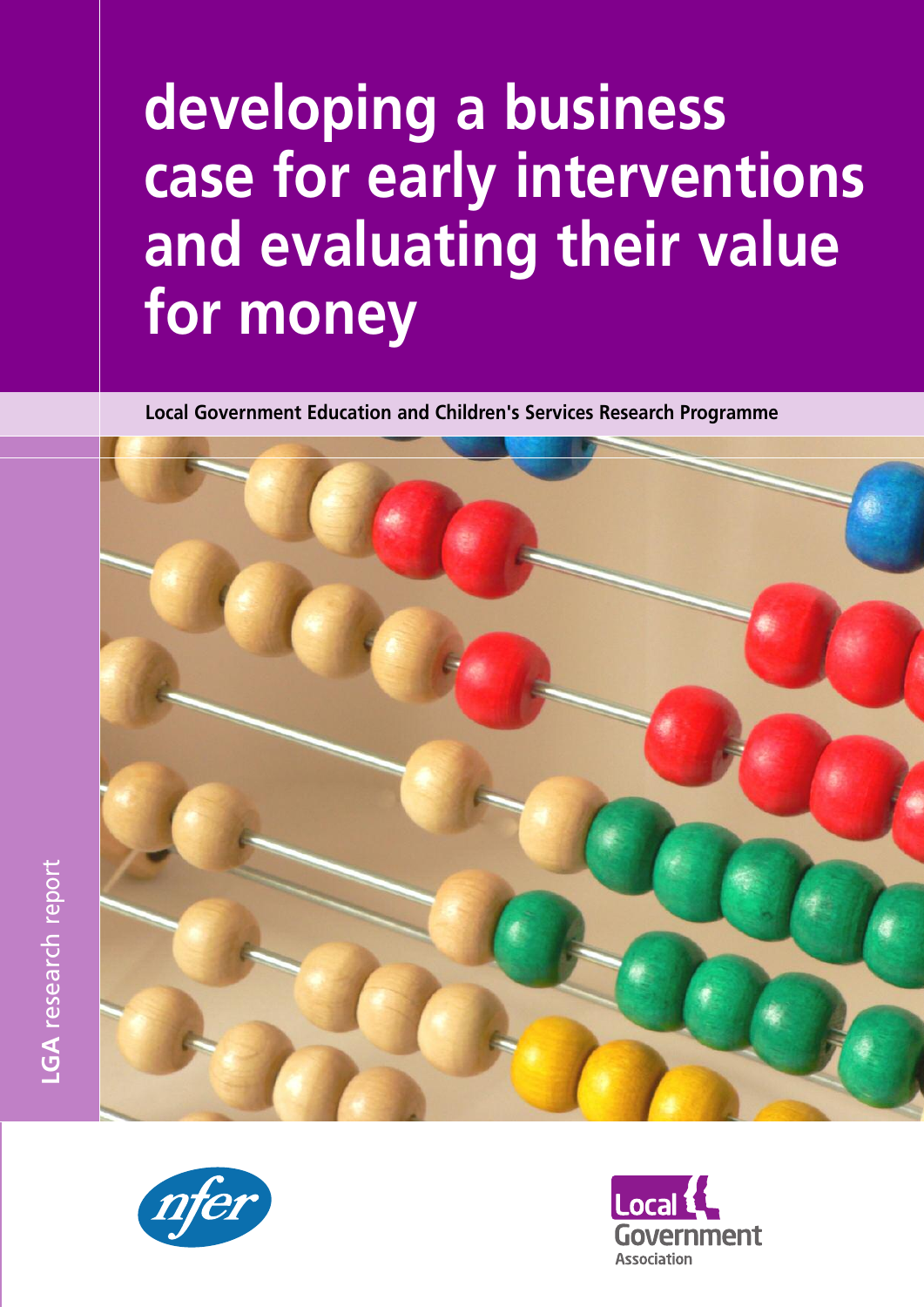# **Available in the Local Government Education and Children's Services Research Programme**

#### **Views of young people with SEN and their parents on residential education**

*Helen Poet Kath Wilkinson and Caroline Sharp* ISBN 978-1-906792-93-0, free download

#### **Planning for adult life and services for young people with SEN/LDD** *Kerry Martin Ruth Hart Richard White and Caroline Sharp*

ISBN 978-1-906792-94-7, free download

#### **Young people's aspirations in rural areas**

*Thomas Spielhofer Sarah Golden and Kelly Evans* ISBN 978-1-906792-91-6, free download

#### **How to sustain and replicate effective practice**

*Clare Southcott and Tami McCrone* ISBN 978-1-906792-88-6, free download

#### **Devon multi-agency safeguarding hub: case-study report**

*Sarah Golden, Helen Aston and Ben Durbin* ISBN 978 1 906 792 87 9, free download

#### **Local authority progress in tackling child poverty**

*Julie Nelson, Lisa O'Donnell and Caroline Filmer-Sankey* ISBN 978 1 906 792 82 4, free download

#### **Governance models in schools**

*Tami McCrone, Clare Southcott and Nalia George* ISBN 978 1 906792 83 1, free download

#### **Safeguarding children peer review programme: learning and recommendations**

*Kerry Martin and Jennifer Jeffes* ISBN 978 1 906792 81 7, free download

#### **Hidden talents: exploiting the link between engagement of young people and the economy**

*George Bramley, Liz Phillips and Shona Macleod* ISBN 978 1 906792 79 4, free download

#### **Safeguarding children: literature review**

*Kerry Martin, Jennifer Jeffes and Shona Macleod*

ISBN 978 1 906792 72 5, free download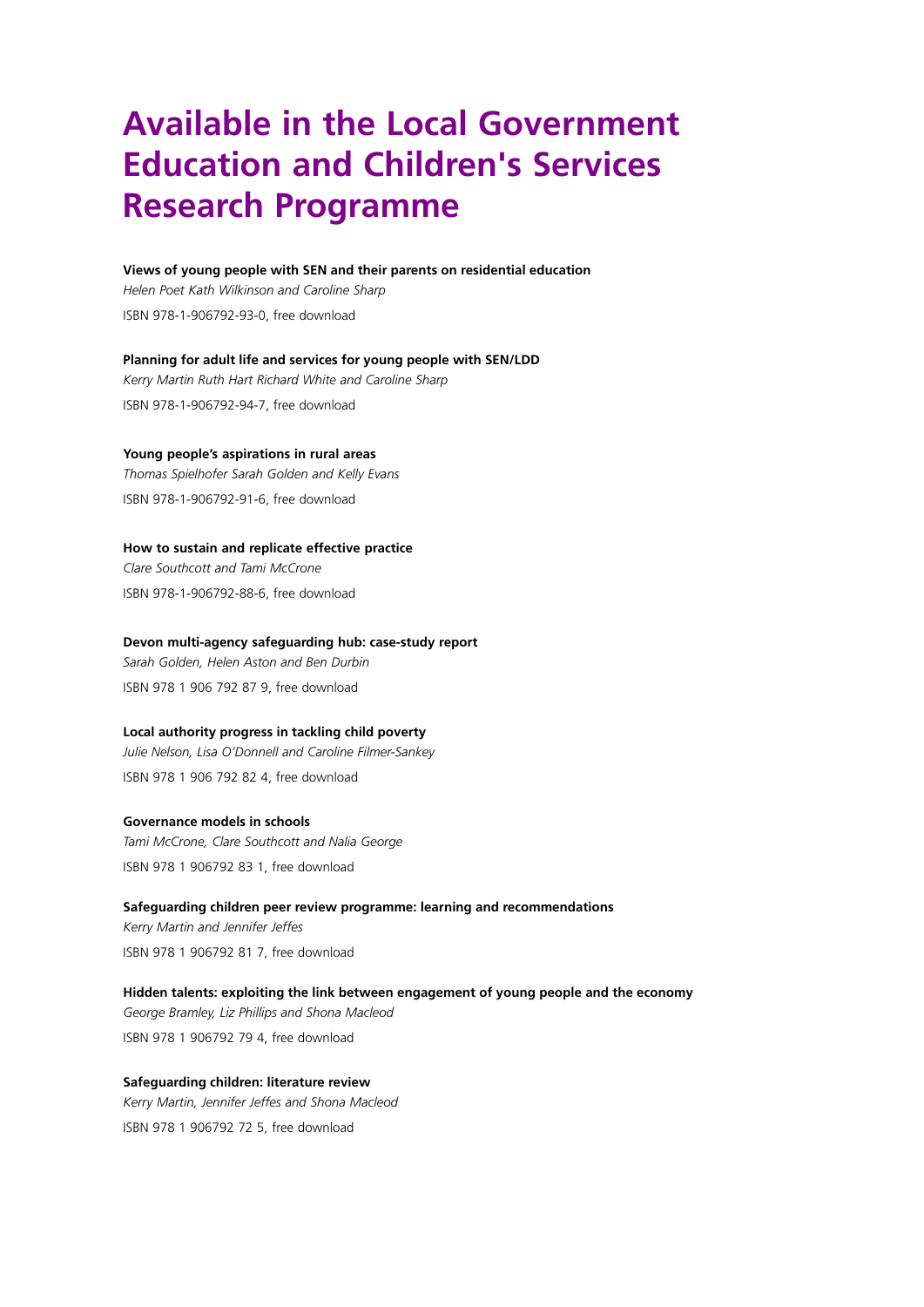# developing a business case for early interventions and evaluating their value for money

Ben Durbin Shona Macleod Helen Aston George Bramley



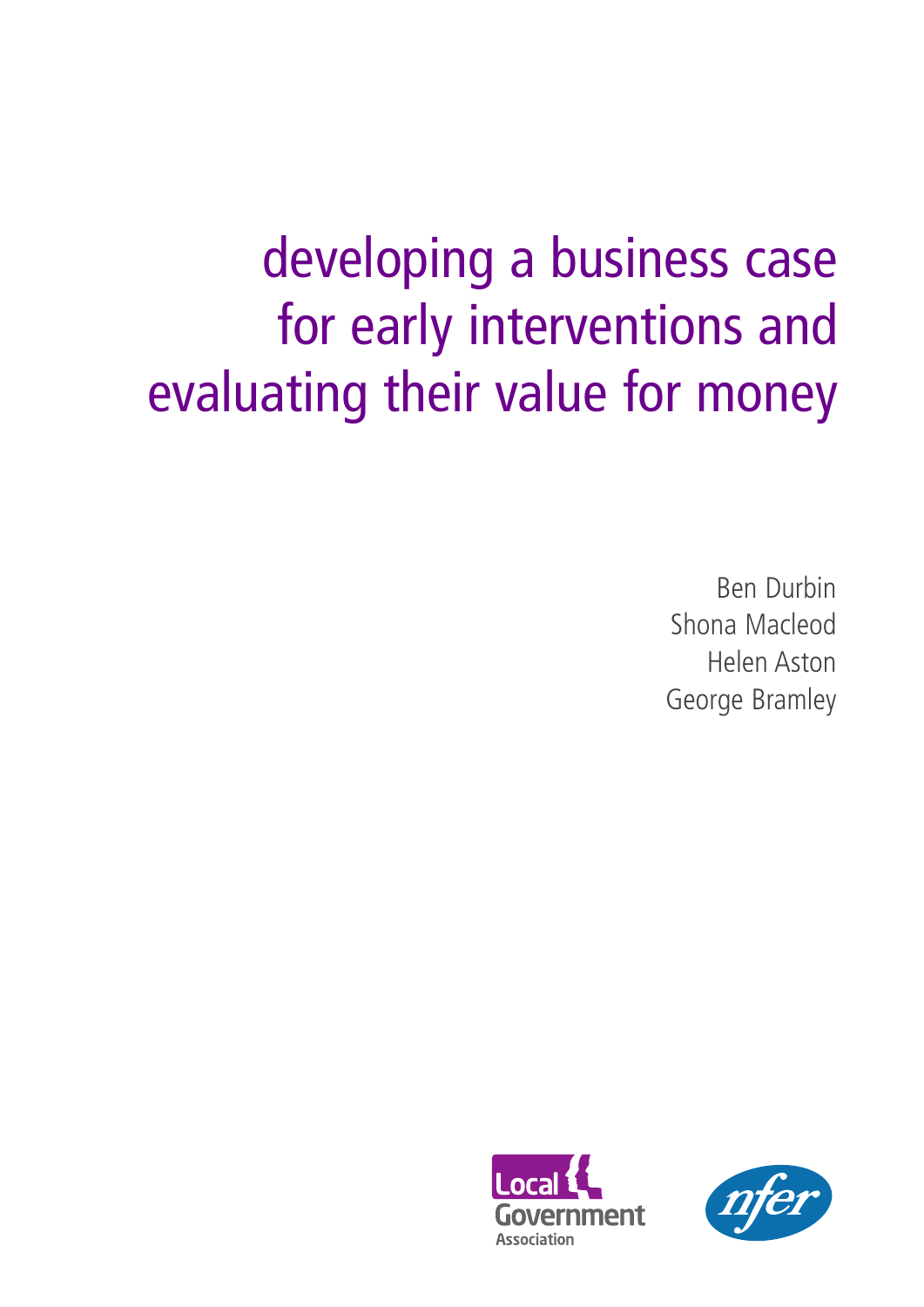#### **How to cite this publication:**

Durbin, B., MacLeod, S., Aston, H. and Bramley, G. (2011). *Developing a business case for early interventions and evaluating their value for money*. Slough: NFER.

Published in November 2011 by the National Foundation for Educational Research, The Mere, Upton Park, Slough, Berkshire SL1 2DQ

www.nfer.ac.uk © National Foundation for Educational Research 2011 Registered Charity No. 313392

ISBN 978 1 908666 02 4

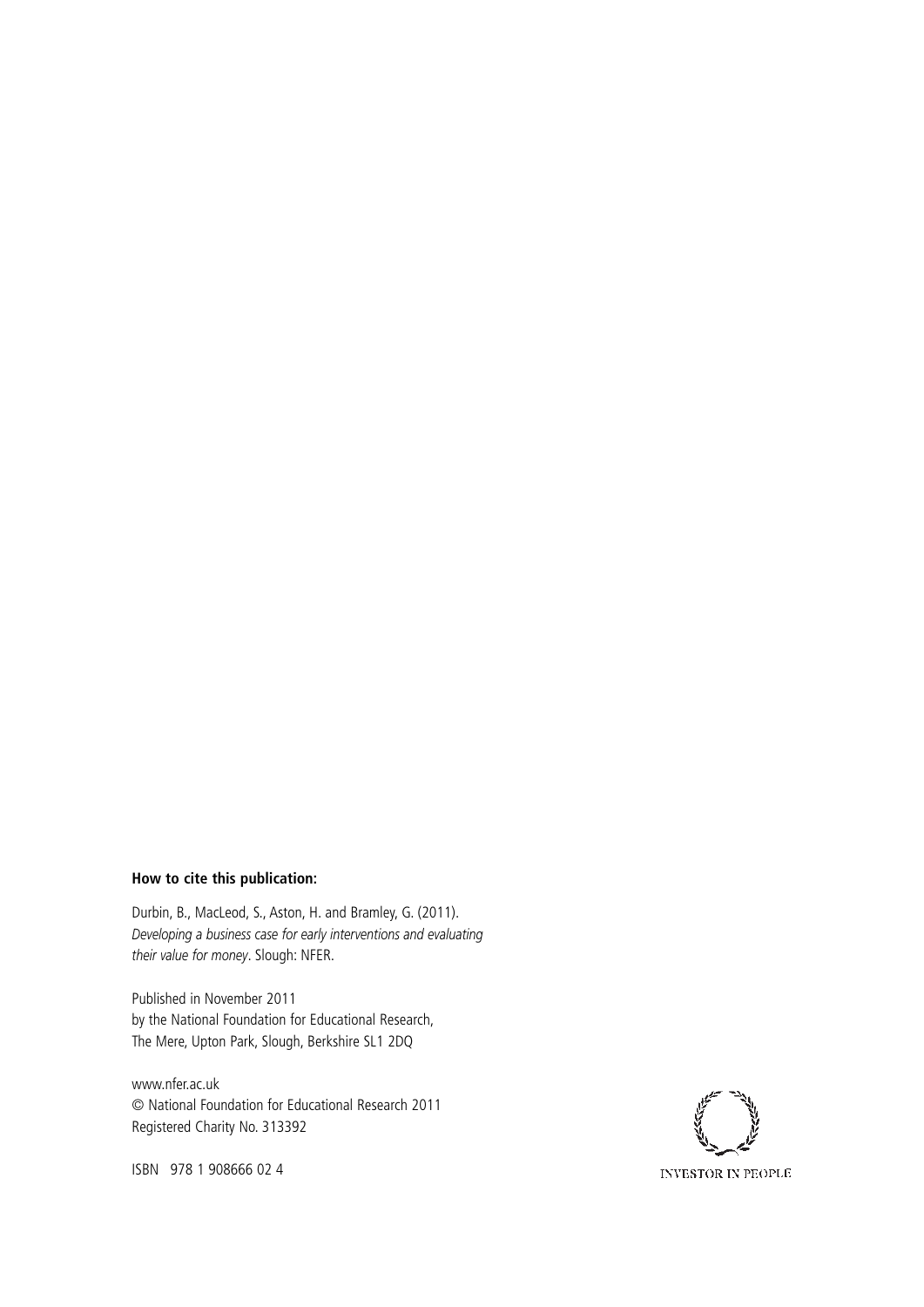# **Contents**

|     | Acknowledgements                                                                          | ij.            |
|-----|-------------------------------------------------------------------------------------------|----------------|
| 1   | <b>Introduction</b>                                                                       | 1              |
| 1.1 | Purpose of this work                                                                      | 1              |
|     | 1.2 What is meant by early intervention?                                                  | $\mathbf{1}$   |
| 1.3 | Study methods                                                                             | $\overline{2}$ |
| 1.4 | Structure of this guidance                                                                | 2              |
| 2   | The business case for early interventions                                                 | 4              |
| 2.1 | Why make a business case for early interventions?                                         | $\overline{4}$ |
|     | 2.2 What should a good business case for early intervention include?                      | 4              |
| 3   | The economic case for early intervention                                                  | 7              |
| 3.1 | The economic case                                                                         | 7              |
|     | 3.2 What should a good economic case for early intervention include?                      | 8              |
| 3.3 | What should a good monitoring and evaluation framework include?                           | 9              |
| 3.4 | Choosing an evaluation approach                                                           | 10             |
| 4   | <b>Evaluating value for money</b>                                                         | 11             |
| 4.1 | Different types of approaches to assessing the VfM of early interventions                 | 11             |
| 4.2 | Setting the parameters of the evaluation                                                  | 12             |
| 4.3 | Measuring impact                                                                          | 13             |
| 4.4 | Measuring benefits                                                                        | 14             |
| 4.5 | Measuring costs                                                                           | 15             |
|     | 4.6 Applying sound economic principles                                                    | 15             |
| 4.7 | Examples of VfM evaluations                                                               | 17             |
|     | 5 Concluding comments                                                                     | 19             |
|     | Appendix A Nature of the most relevant evidence                                           | 21             |
|     | Appendix B Example measures of longer-term benefits<br><b>Appendix C Useful resources</b> | 25<br>28       |
|     | <b>Bibliography</b>                                                                       | 30             |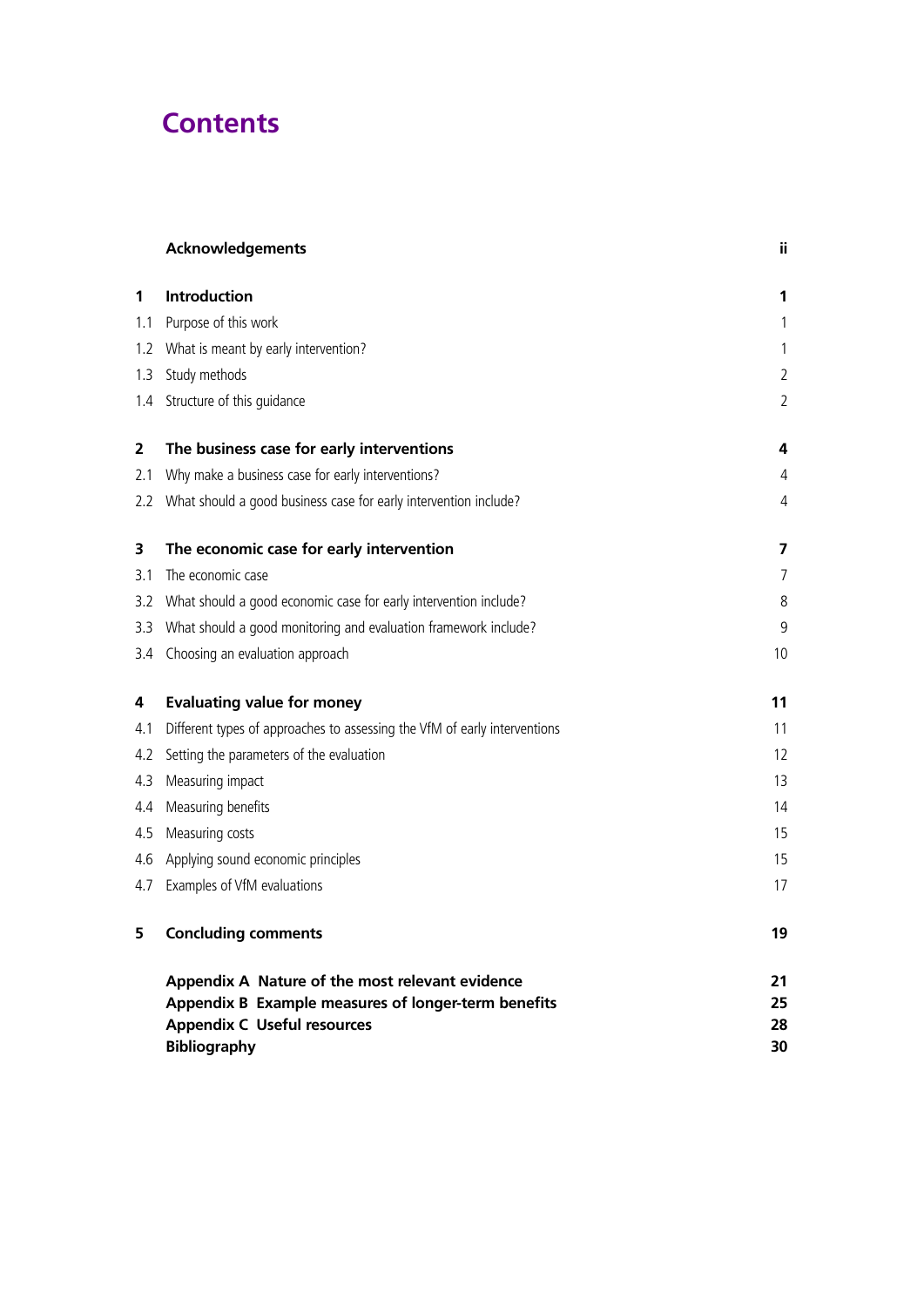# **Acknowledgements**

We would like to thank the Local Government Association for providing the NFER with the opportunity to undertake this research, and particularly David Pye and Oonagh Aitken for their contributions.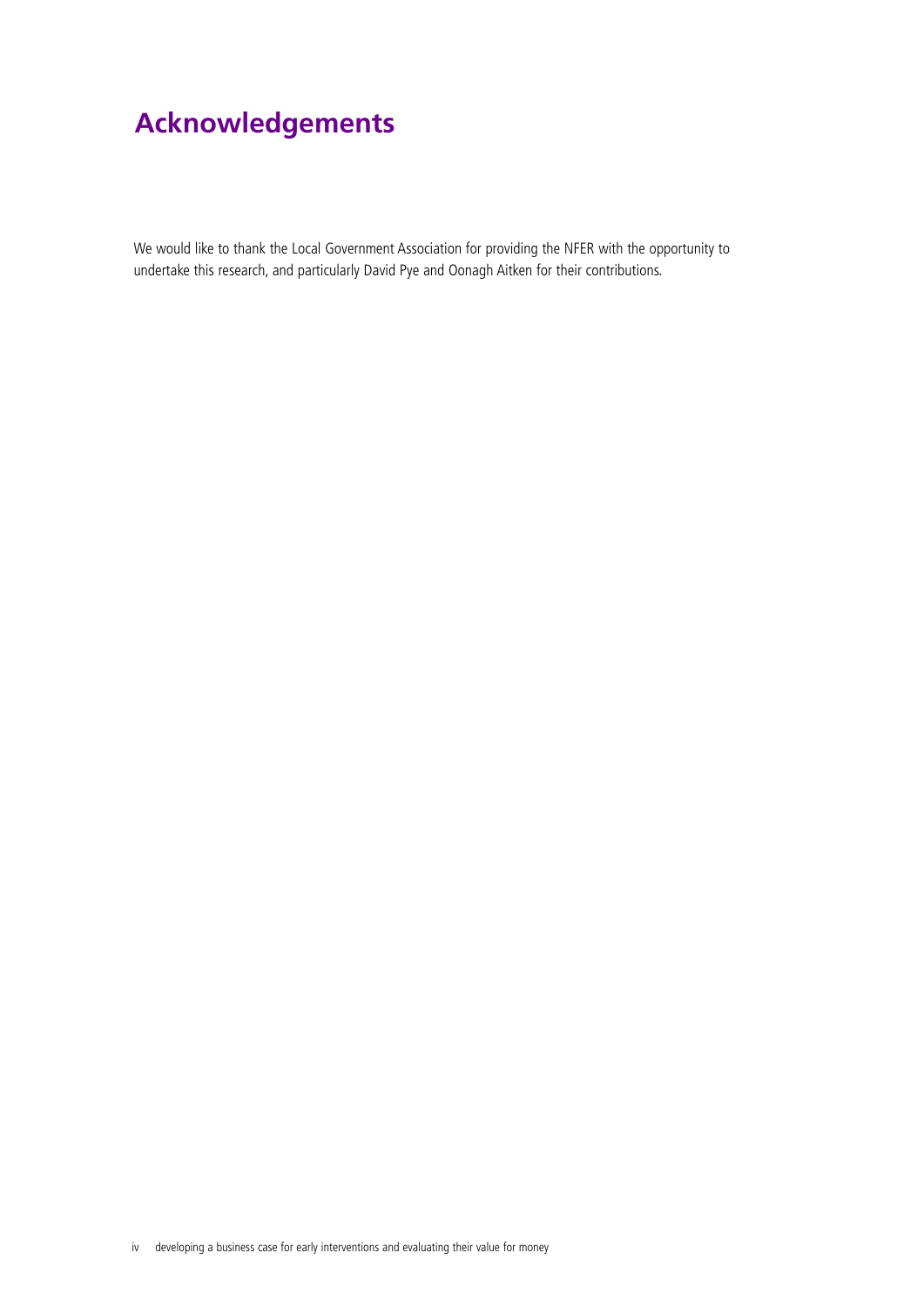# **1 Introduction**

## **1.1 Purpose of this work**

In the context of increased debate about early interventions in the UK, the Local Government Association (LGA) commissioned the National Foundation for Educational Research (NFER) to produce guidance on what constitutes a good business case for early interventions and how it should be assessed. The guidance will be of use to local authorities (LAs) and their partners in their decisionmaking and planning on early interventions.

The guidance covers:

- how to make or assess a business case for early interventions
- how to make an economic case for early interventions
- the key considerations in evaluating the value for money (VfM) of early interventions
- definitions of key VfM terminology.

The quidance is based on:

- a review of the evidence base
- a description of the measures and indicators used in assessing the long-term benefits of early interventions
- an audit of the approaches and models used to measure the economic value of early interventions.

## **1.2 What is meant by early intervention?**

Early intervention is used to refer to services and programmes which:

- **target children and young people** and aim to improve outcomes for them and their families, or more specifically, prevent negative outcomes in the future; and/or
- **target a specific problem**, irrespective of the service user's age, before the problem occurs, escalates or becomes entrenched.

Whichever definition is used, early intervention is based on taking action now in order to achieve anticipated outcomes or impact by a certain point in the future.

As a result, an early intervention programme or service can create improved outcomes for the beneficiary (children, young people and their family members) and/or cost savings for the service provider and/or government.

## **1.3 Study methods**

The research methodology involved two main phases.

#### **Phase 1: scoping the evidence**

Relevant evaluation and research evidence was identified in three ways, through:

- bibliographic database and website searches
- referrals from individual contacts either working in, or with knowledge of, children, young people and families' services
- the use of professional networks, information bulletins and online Communities of Practice (CoP).

We reviewed **301 potential sources**, out of a total of 338, for their likely relevance to the study.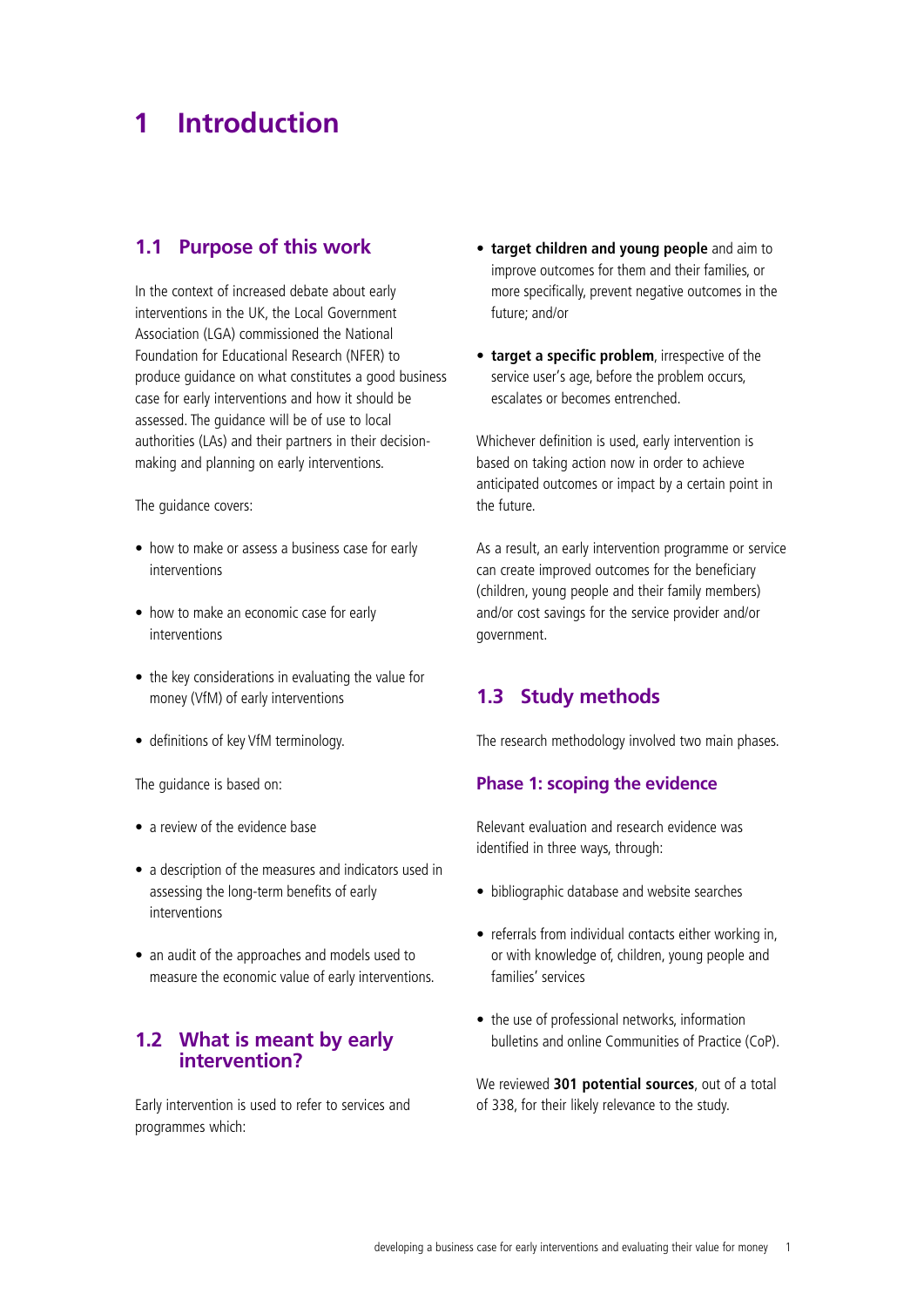#### **Phase 2: assessing and analysing the relevant evidence**

All sources of evidence selected for review were scored for their relevance on a scale of one to five, with one representing a low relevance and five indicating a highly relevant source. The 30 sources judged to be highly relevant were selected for detailed analysis to assess their validity and rigour. The results of this analysis form the basis of this report.

## **1.4 Structure of this guidance**

• Chapter 2 outlines the rationale for making a business case for early interventions; what a good

business case should include; and what to consider when assessing a business case.

- Chapter 3 focuses on the economic case for investing in early interventions, a crucial and potentially challenging aspect of a business case. It outlines the core features of a good economic case for early intervention and how to achieve this.
- Chapter 4 sets out the key elements of a VfM evaluation and presents two examples of VfM evaluations.

Further information is included in the appendices.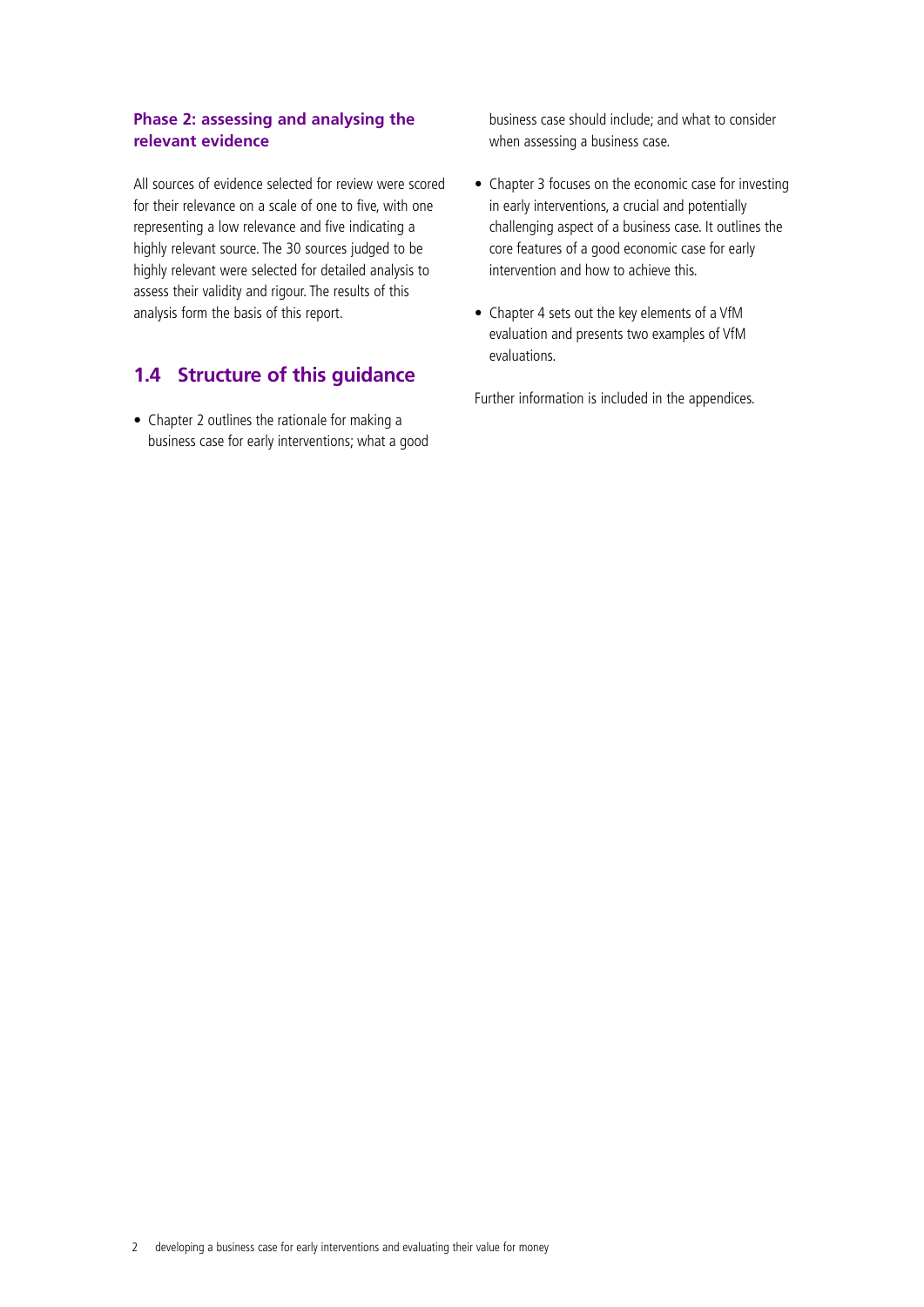# **2 The business case for early interventions**

This chapter outlines the rationale for making a business case for early interventions; what a good business case should include; and what to consider when assessing a business case as part of your LA's decision-making processes.

#### **2.1 Why make a business case for early interventions?**

It is good practice to produce a business case to support the planning and decision-making processes regarding the need for any change to service provision. Adopting an early intervention approach inevitably involves change, whether it is focused on introducing a new service or redesigning and/or upscaling existing services. It is also likely to involve reallocating existing resources and investing sufficient finances in the short term. Given LAs' current budgetary constraints, it is particularly crucial to develop a robust business case for investing in a new service, project or programme.

#### **2.2 What should a good business case for early intervention include?**

A good business case should provide decision-makers with the information that they need to decide whether to invest in a proposed early intervention service, project or programme. HM Treasury (2003a) sets out the components of a business case.

- **Strategic case** a statement of the need and rationale for the intervention; its objectives; how it fits with the LA's strategic aims and priorities; associated risks, constraints and dependencies; and main stakeholders.
- **Economic (or VfM) case** an appraisal of different options (ie. projects or services) for achieving the LA's objectives. The appraisal should take account of the costs, benefits (both quantifiable and unquantifiable) and risks associated with the range of options you have identified as potentially

meeting your objectives. There should be a clear rationale for the preferred option and a plan for monitoring and evaluating the achieved outcomes.

- **Commercial case** a statement of the procurement requirements and strategy for buying-in a service, project or programme in a cost effective manner.
- **Financial case** a statement of the funding source(s) for the service, project or programme and an estimate of the total cost of delivery over its lifetime. Any funding gaps should be identified and filled.
- **Management case** a delivery and contract management plan setting out how the desired outcome will be achieved, together with consideration of risks, contingencies and mitigations. A plan for monitoring and evaluating the effects of the intervention is also necessary.

There are further points you may wish to consider when developing your business case.

- It is helpful to define your objectives in terms of inputs, outputs, outcomes and impact. Inputs (such as staff time or materials) are used to undertake activities (such as running a parenting course), which can be quantified as outputs (such as three sessions run attended by a total of 15 parents). These outputs will produce outcomes (for example, increased confidence and knowledge for parents), which will in turn produce impact (better parent-child relationships, fewer behavioural problems amongst children). Appendix B provides some examples of intended outcomes and indicators from the reviewed literature.
- Developing a good business case takes dedicated time and resource – make sure that staff have capacity to take on the task.
- A range of LA and partner organisation service delivery personnel need to be involved in developing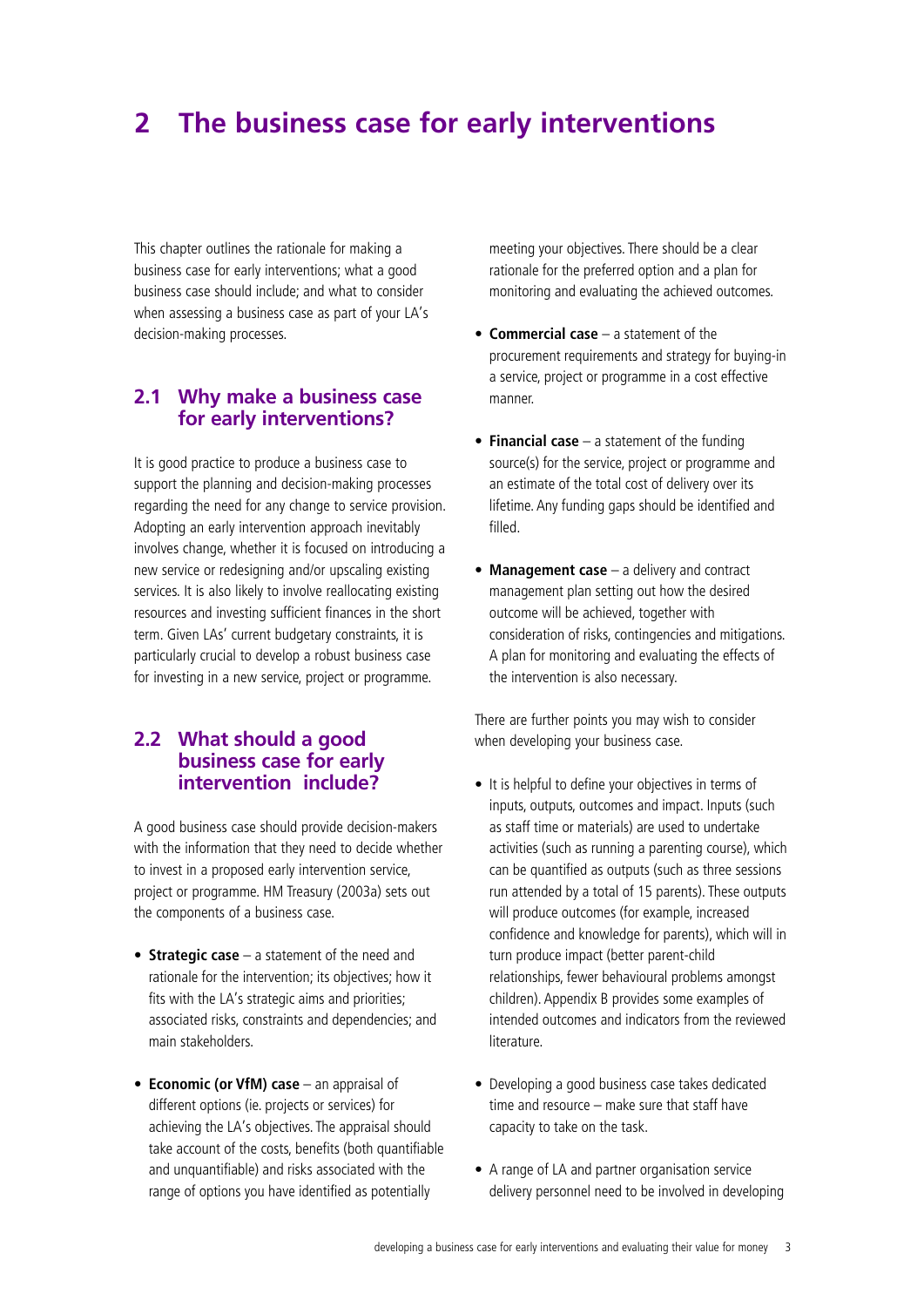the business case, not just financial and procurement officers.

- It is often necessary to complete multiple iterations of your business case as you flesh out the details and narrow down the options.
- The comprehensiveness of your business case should be proportionate to the amount of expenditure involved and the intended outcomes at stake.

#### **2.2.1 How do I assess a business case for early interventions?**

When assessing a business case you need to decide whether the proposed intervention is achievable and fit for purpose.

• Is there a strong case for change and does the proposed intervention fit with your LA's strategic priorities? (the strategic case)

- Has a thorough options appraisal been carried out? Has the economic appraisal been carried out in accordance with The Green Book (HM Treasury, 2003b) principles (see section 4.6 for further details)? Is the cost benefit analysis realistic, or does it suffer from 'optimism bias'? Do you have enough information to make a decision on which intervention to take forward? Will the proposed intervention provide the best value for money? (the economic case)
- Is the intervention commercially viable? Are there suppliers who can deliver the intervention? (the commercial case)
- Can your LA afford to commission and deliver the early intervention? If there are funding gaps, how will these be filled? (the financial case)
- Can the early intervention be delivered successfully, within your local context? (the management case)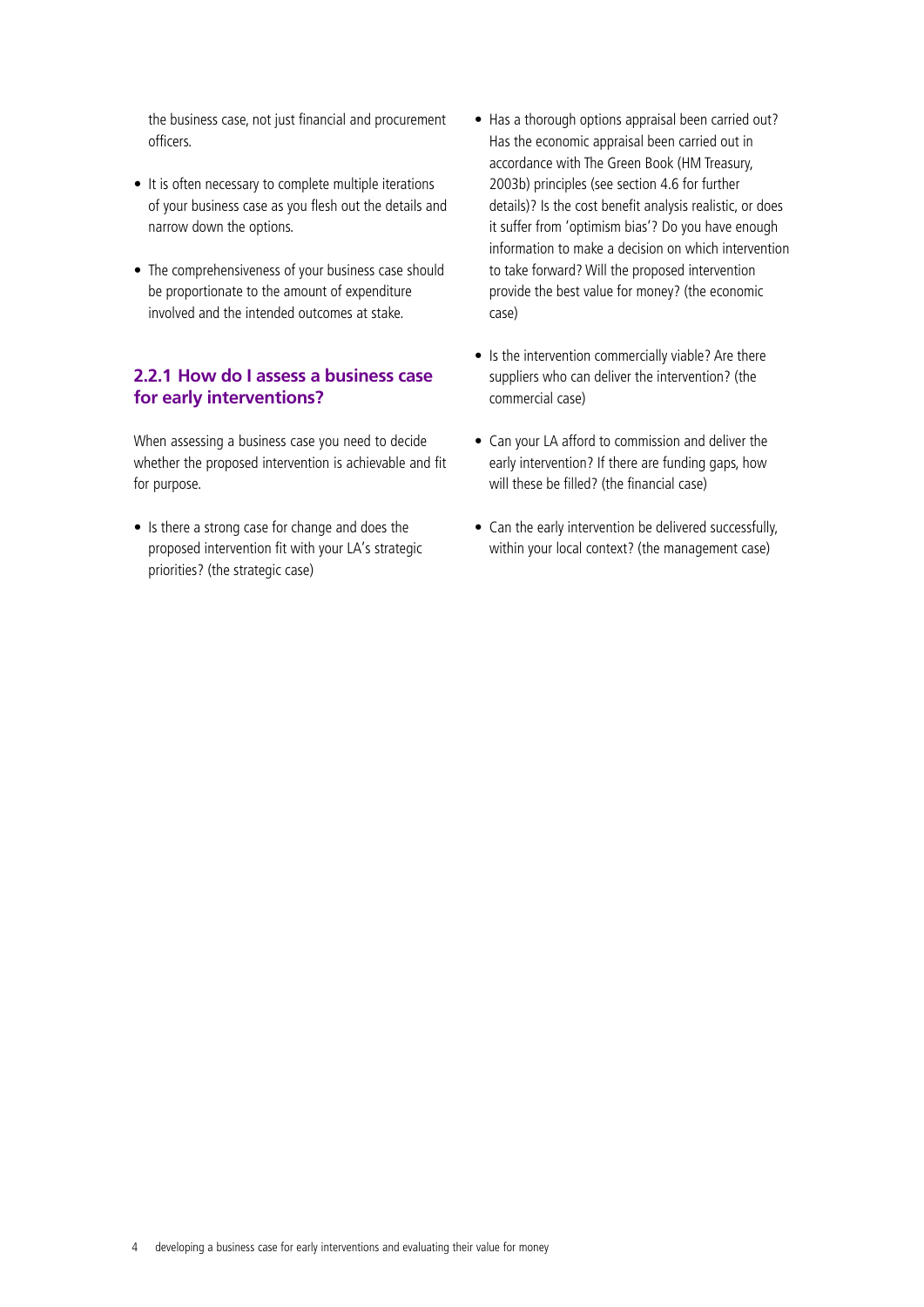# **3 The economic case for early intervention**

This chapter focuses on the core of a business case for investing in early interventions: the economic case. This is potentially the most challenging and technical aspect of the business case. The chapter outlines the key features of a good economic case for early intervention and the steps for developing such an economic case.

#### **Definitions**

**Economic appraisal** involves using the best available data to model and assess the likely economic benefits of a proposed early intervention (and a series of other possible options). It is a core aspect of a business case for significant investment.

**Economic evaluation** of VfM is concerned with assessing the economic benefits of existing programmes and interventions in which activities have already been delivered. You will need to consider what economic evaluation should take place post-implementation within your business plan.

## **3.1 The economic case**

Clearly it is important to be able to assess the value for money offered by different early interventions, when deciding which services and programmes to invest in.

Adopting an early intervention approach can involve redesigning existing services, reallocating existing resources, and investing additional finances in the short term to cover the period required for the anticipated economic benefits to emerge. It is, therefore, necessary to identify the range and scale of anticipated benefits (the consequences, or outcomes and impact, of an intervention), and attempt to attach a monetary value, both to them and to costs avoided. These can then be set against the investment of resources – the costs

associated with the inputs defined in your strategic case – in a specific early intervention.

The economic benefits of early interventions can include avoiding higher costs for services and interventions in the future (cost-related rationale) and/or avoiding the occurrence or escalation of certain social trends in the future (social utility rationale).

#### **3.2 What should a good economic case for early intervention include?**

The economic case should establish whether the early intervention service, project or programme recommended within the business case optimises VfM. A robust options appraisal will enable the decisionmaker to compare the results between options to help select the best solution (that is, the one that optimises VfM). The economic case will perform a number of functions.

- Identify and quantify, where possible, the monetary costs and benefits of all-shortlisted services or projects being considered. Costs should include capital and replacement costs, staff costs, training and support costs, and operational costs, and care should be taken to avoid any double counting. All estimated values need to be as realistic as possible – section 3.2.1 provides some ideas for identifying evidence to support the economic case.
- Describe the non-monetary benefits of the proposed intervention.
- Take account of the risks and uncertainties associated with your different options (known as 'sensitivity analysis'). You could consider how much a variable would have to fall (if it is a benefit) or rise (if it is a cost) to make it not worth undertaking an option. You could also look at some possible future scenarios – for example, if the number of children and young people in care increased by 10 per cent, what would this mean for your costs and benefits?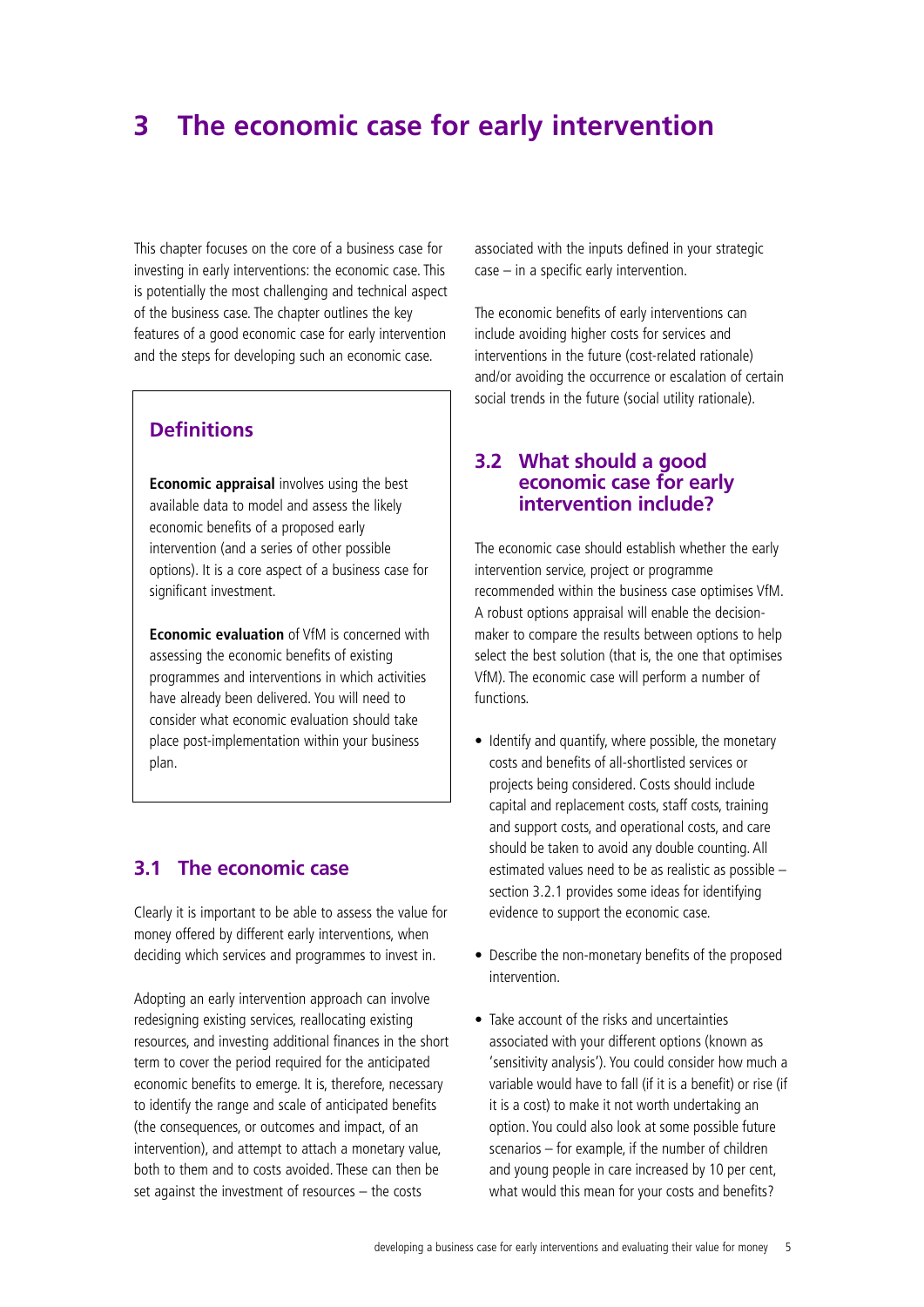- Adjust monetary costs and benefits to take account of the range of factors which may affect the net effect of an intervention. Section 4.6 provides more details on this.
- Identify the preferred option (the one which optimises VfM).
- Set out a monitoring and evaluation framework for the proposed option.

#### **3.2.1 How do I identify the evidence required to develop the economic case?**

You will need to:

- Understand what data you have available on the cost and effectiveness of current provision. These might be in your business plan, management information or studies that you have commissioned.
- Draw on your networks, Local Government Association communities of practice and internet searches to find out whether other local authorities have initiatives with similar objectives that you can use to develop different options.
- Look for wider evidence about the costs of not intervening early with your target group. This can take many forms including longitudinal research, programme evaluations, case studies, and national statistics. Do not be afraid to think laterally and draw on data for equivalent target groups, where there is a lack of evidence.
- Select and use the most robust and appropriate data available (as discussed in this chapter).
- Consider commissioning new research where evidence is limited and the scale and significance of the proposed early intervention changes warrant it.

## **3.3 What should a good monitoring and evaluation framework include?**

Proper planning for monitoring and evaluation of the service, project or programme is an important part of a business case. It should guide the measurement of the project objectives after implementation.

A good monitoring and evaluation framework will set out:

- project inputs
- aims and objectives
- target beneficiary group(s)
- activities to be undertaken
- targets.

It should also specify:

- collection of baseline information and statistics
- the monitoring systems and procedures to be adopted
- a plan for evaluating the invention.

## **3.4 Choosing an evaluation approach**

When choosing an evaluation approach, there are a number of issues you may wish to take into consideration.

• The scale of the early intervention and budget available.The greater these are, the greater the rigour that will be both possible and appropriate. Similarly, the larger the costs and benefits are expected to be, the greater the degree of scrutiny and rigour that is warranted. Does your intervention warrant investing in more sophisticated evaluation techniques available?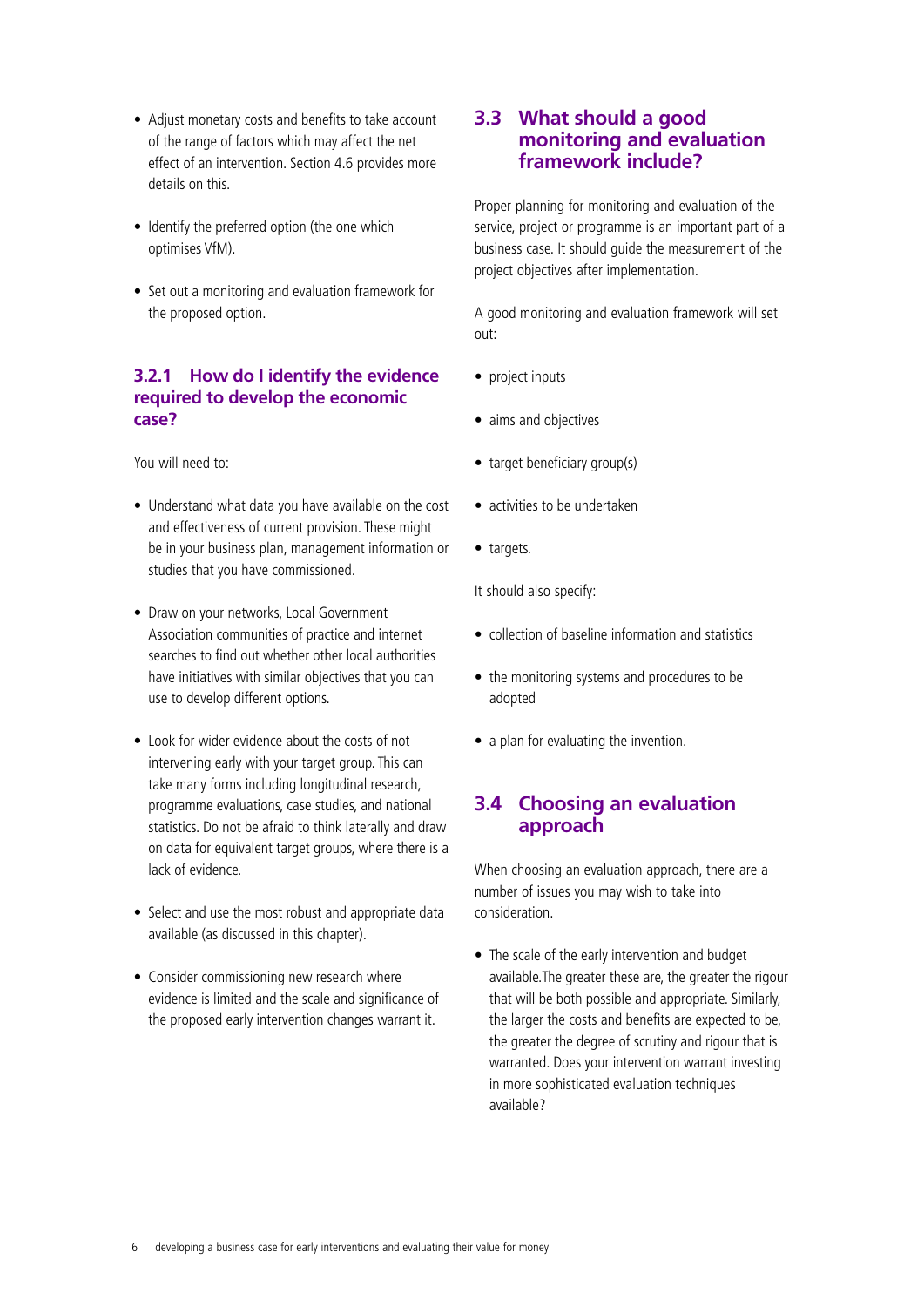- Who will be using the information being collected and for what purposes?
- The focus and parameters of your evaluation, which need to be taken into account in the budget and research design.
- What data is possible to obtain, given your budget and timescales? What sorts of approaches will this allow?
- Ethical and legal considerations.Whilst it may be possible to obtain certain data, there may be restrictions on how this can be shared, used, or linked to other data sources. Also, studies that compare beneficiaries to non-beneficiaries may be difficult to justify if a potentially beneficial early intervention is withheld from some young people.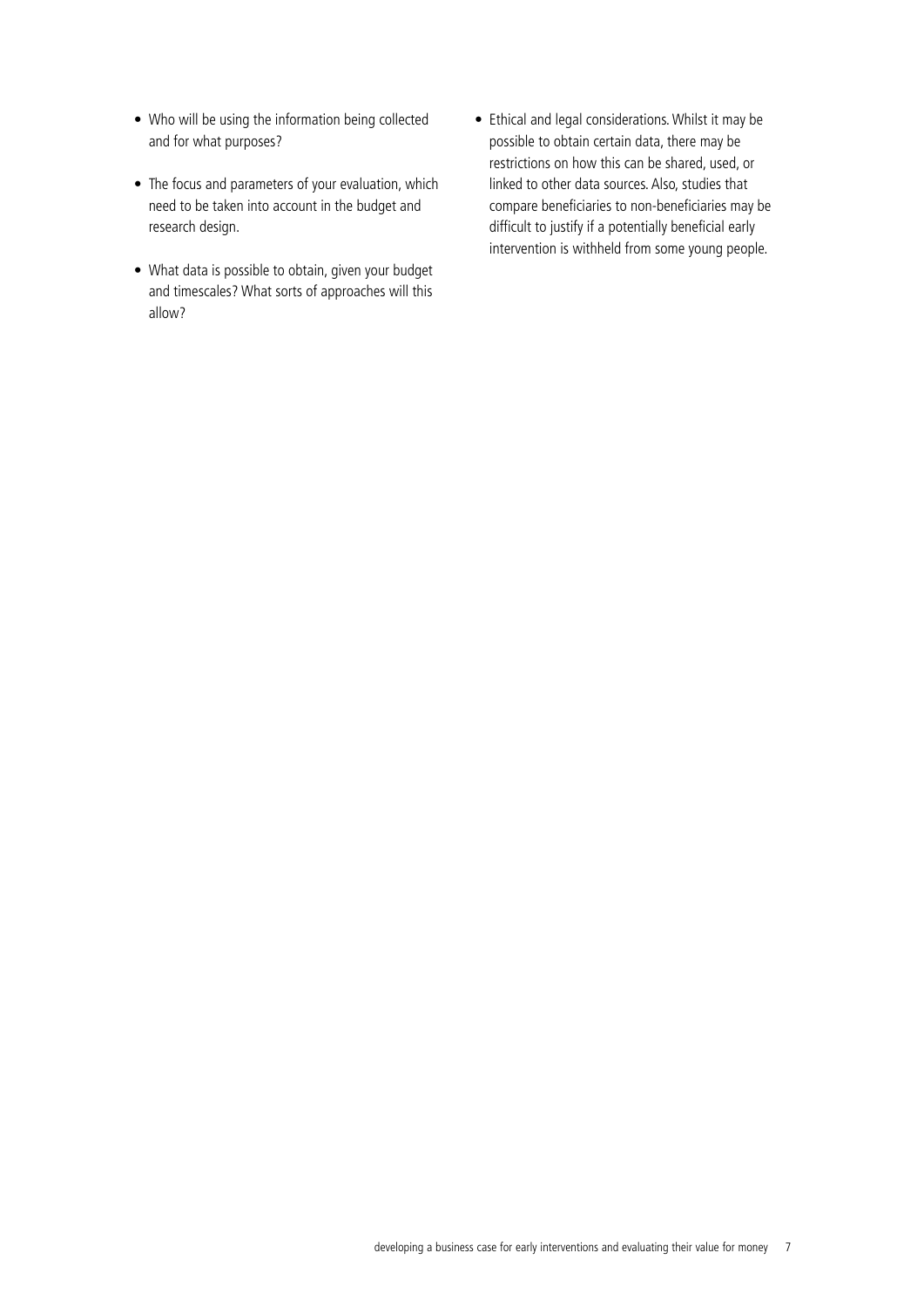## **4 Evaluating value for money**

This chapter sets out the key elements of a VfM evaluation and presents two examples of real-life VfM evaluations.

#### **4.1 Different types of approaches to assessing the VfM of early interventions**

There is a range of different types of approaches to assessing VfM, and you will need to decide which is most appropriate for your evaluation, taking into account the factors identified in section 3.4. Three core VfM assessment approaches are described below.

**Cost-effectiveness analysis** compares the costs of different ways of achieving the same, or similar, outcomes. A project or programme is more cost effective when it achieves its results at the lowest possible cost compared with alternative projects with the same intended results. In order to complete such an analysis you need to have a clear understanding of the costs of the intervention, and evidence on the outcomes achieved. For the results to be meaningful, a benchmark is also needed against which to compare (for example a different intervention or local authority). Findings will typically be presented in the format: 'for every £1 of investment in this intervention, outcomes improve by x%'.

**Cost-benefit analysis** involves comparing the costs of an intervention with the benefits it delivers. The key difference from cost effectiveness is that all costs and benefits are converted to common monetary amounts allowing them to be compared directly, for example by calculating a 'cost-benefit ratio'. Whilst this ratio can be assessed against other similar programmes or against some established 'rules of thumb', the advantage is that the results are meaningful in their own right. In order to complete such an analysis, you need a clear understanding of the costs of the intervention, evidence on the outcomes, and a means of estimating their financial value (for example, by reference to existing research). Findings are typically

presented in the format: 'for every £1 of investment in this intervention, £x of value is produced'.

**Social Return On Investment (SROI)** is a type of cost-benefit analysis which places particular emphasis on considering as wide a set of stakeholders as possible in the analysis and seeks to value social (nonfinancial) benefits wherever possible. This could include, for example, people who directly benefit from the early intervention, the wider community or public sector organisations.

#### **4.2 Setting the parameters of the evaluation**

The parameters of the evaluation should be fit for the purpose of the study and, once agreed, applied consistently. You need to specify the details listed below.

- Who **the intended beneficiaries** are. Are you interested in cost-benefit to the local authority, other public bodies, the individuals involved, or perhaps to society as a whole? For example, an early intervention by children's services may help prevent offending behaviour and, hence, bring about later savings for the youth justice system.
- The **timescale** over which costs and benefits will be calculated. For example, how much time is needed for the expected benefits to be generated by the intervention? Are you interested solely in the shortterm consequences of the intervention, or is a longer-term view of interest? It is important to consider carefully the timescale over which evidence of costs and benefits can be attributed to the original intervention.
- Whether you want to assess the **financial or social cost-benefits** of early intervention ('social' costs and benefits have no direct financial value). For example, volunteers involved in delivering an intervention offer their time at no charge, but this time still has a 'value'. Another example is an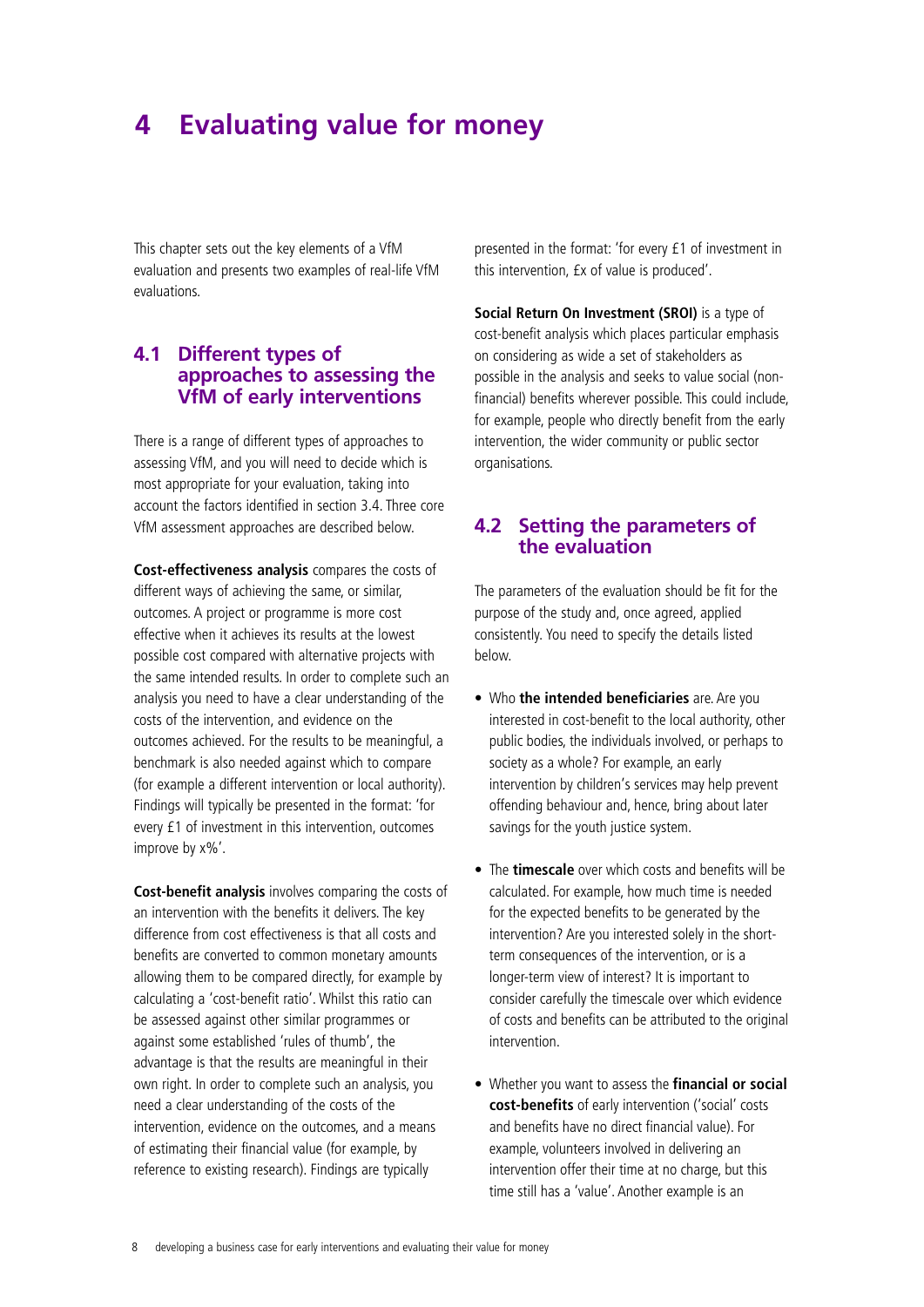intervention that reduces crime, not only bringing about future financial benefits to society, but also improving quality of life – this, again, has a value. How or if these social impacts are included will depend on the availability of suitable evidence, and the extent to which they are perceived to be integral to the overall case.

• Whether you want to include **set-up costs**, or only the ongoing costs and benefits of the early intervention. The latter might be more appropriate if the plan is to justify further funding for an existing intervention.

The parameters for the evaluation should align to the strategic and economic case set out in the business case for the early intervention.

## **4.3 Measuring impact**

A critical part of establishing whether an early intervention offers VfM is to prove whether its intended outcomes or impact have been achieved, and to what extent the improvements can be attributed to the early intervention rather than any other factors. There are a range of approaches for collecting such evidence, and these can be characterised by what they measure and when. Less sophisticated approaches may involve just one set of observations of the group subjected to the early intervention, while more sophisticated approaches will involve multiple observations of both beneficiaries and non-beneficiaries. A classification of these different levels of approaches is provided below, based on an existing system called the Maryland Scale of Scientific Methods (Sherman et al., 1998). The first approach has the lowest level of sophistication and the fourth has the highest.

- **Forecast**: it may not be possible to make observations relating to outcomes because, for example, the intervention has not yet been delivered. Instead, the VfM case is based on a forecast of the outcomes expected from the intervention. The forecast could be based on evidence that previous, similar interventions already work, or may simply be illustrative in order to demonstrate the VfM provided by a given set of assumptions.
- **Limited observed evidence**: a correlation may be observed between outcomes and whether or not

areas or individuals have been subjected to the early intervention. Alternatively, following the intervention, an improvement in outcomes may be observed for beneficiaries. However, no comparison group is included, and it is not possible to conclude that improvements have necessarily come about as a result of the early intervention.

- **Comparison group approach** (a quasiexperimental approach): differences in outcomes of an intervention are observed for beneficiaries and a group of non-beneficiaries whose observable characteristics are similar. For example, pupils with low school attendance receiving an early intervention could be compared to pupils at the same or similar schools, with similar family backgrounds, but who are not receiving the early intervention. Alternatively, if there are differences between the two groups they can be controlled for, through use of weighting or statistical modelling.When carefully applied, these approaches can provide good evidence that an early intervention is improving outcomes. However, it is still possible that differences between the two groups in unobserved characteristics (such as levels of motivation or resilience) have an influence on the outcomes of interest to those funding or delivering the intervention.
- **Randomised control trial** (RCT): individuals or areas are randomly assigned to either a 'treatment group', which receives the early intervention, or a 'control group', which does not. No other differences (observed or unobserved) are expected between the groups prior to the early intervention, and so differences in outcomes can be reliably attributed to it. This is the approach usually taken in scientific experiments or medical trials, and is considered the 'gold standard' in proving that an early intervention has caused outcomes to be realised and/or improved. However, ethical, cost and logistical considerations often make RCTs difficult to implement in practice by, for example, denying the control group access to the intervention.

## **4.4 Measuring benefits**

Measuring benefits involves expressing the outcomes, or impact, of an intervention in monetary terms, where possible. This may include benefits realised within the period of the study and/or future and longer-term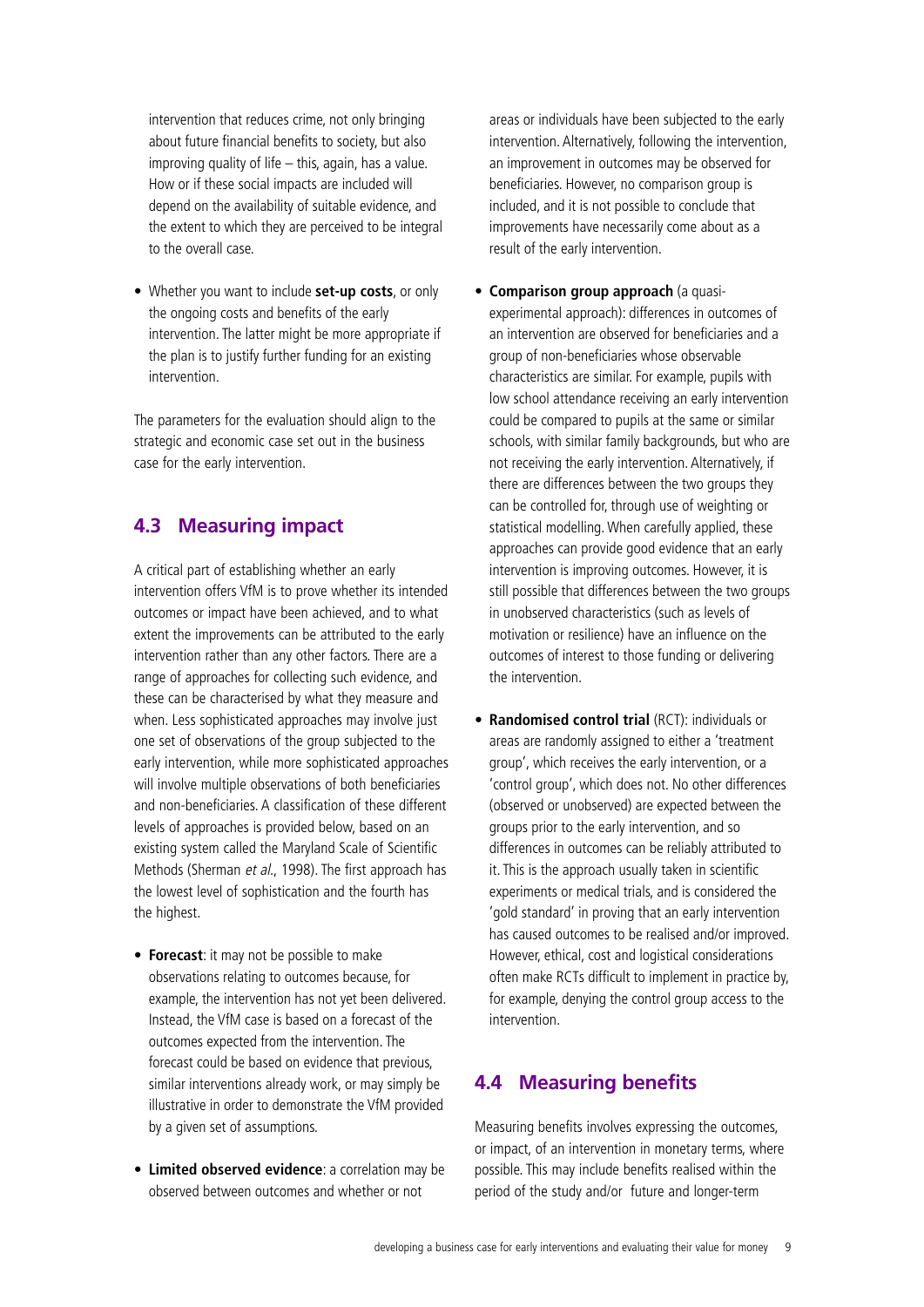benefits. Benefits may also include costs avoided to other local services, or draw on research into the wider, social and economic benefits of an early intervention.

In many cases with health and social care interventions, it is not possible to monetise all the outcomes and impacts. This is most usually the case for social and environmental impacts as opposed to economic impact. Benefits that cannot be expressed in monetary terms should still be recorded as part of measuring the VfM of an intervention – quantified where possible, or using more qualitative evidence to describe the further benefits to be considered alongside the figures provided.

For example, it may not be possible to measure the impacts on community cohesion, but it could still be included in qualitative terms and couched in terms such as the intervention is also likely to have a small positive impact on […].

If an early intervention has already been delivered, and evaluated, the benefits are measured as described above.

## **4.5 Measuring costs**

In order to demonstrate VfM, a measure is also required of how much an early intervention has cost to deliver. On the face of it, this may appear just to consist of a grant or additional staff salaries. However, there will often be additional resources required to deliver an early intervention. Exactly how or if certain costs are accounted for will, in part, be a policy decision at the beginning of the study. The key point here is that these decisions need to be applied consistently when calculating all the costs and benefits of the early intervention.

As with measuring benefits, there may be some costs which cannot be measured directly, but they should still be acknowledged and, where possible, their likely magnitude estimated in qualitative terms (relative to the other costs considered in the study). They could be described as, for example, a small cost saving or a *moderate cost increase*.

More sophisticated studies will typically take account of a wider range of additional costs, for example, the full

cost of staff time, infrastructure and in-kind contributions.

## **4.6 Applying sound economic principles**

To ensure a fair, rigorous and balanced assessment of VfM, a number of economic techniques and principles should be applied. Many of these are outlined in more detail in the The Green Book (HM Treasury, 2003b). Whilst the techniques and principles will not all be appropriate in all cases, more sophisticated studies will typically take account of one or more of the following:

#### **Allowing for inflation**

The effects of inflation mean that prices measured in the future will typically be higher than they are today. However, this is a consequence of general price increases in the economy, and does not necessarily mean that these things are valued more highly in the future. Costs and benefits measured at different points in time should, therefore, use a consistent price base (for example, 2011 prices), whereby costs are adjusted for the effects of inflation.

#### **Future costs and benefits**

Separately to the effects of inflation, costs and benefits which occur in the future are less valued by society than those which occur today. A discount rate should, therefore, be applied to impacts which occur in the future, typically reducing their value by 3.5 percent per annum.

#### **Being consistent**

The decisions made relating to the 'parameters' described in this section should be applied consistently throughout a study. For example, if ten years' worth of benefits are included, then costs should also cover this same period. Furthermore, consistency should also apply across early intervention and comparison groups, so that costs and benefits calculated for the early intervention are genuinely incremental. For example, you may be exploring the VfM offered by an enhanced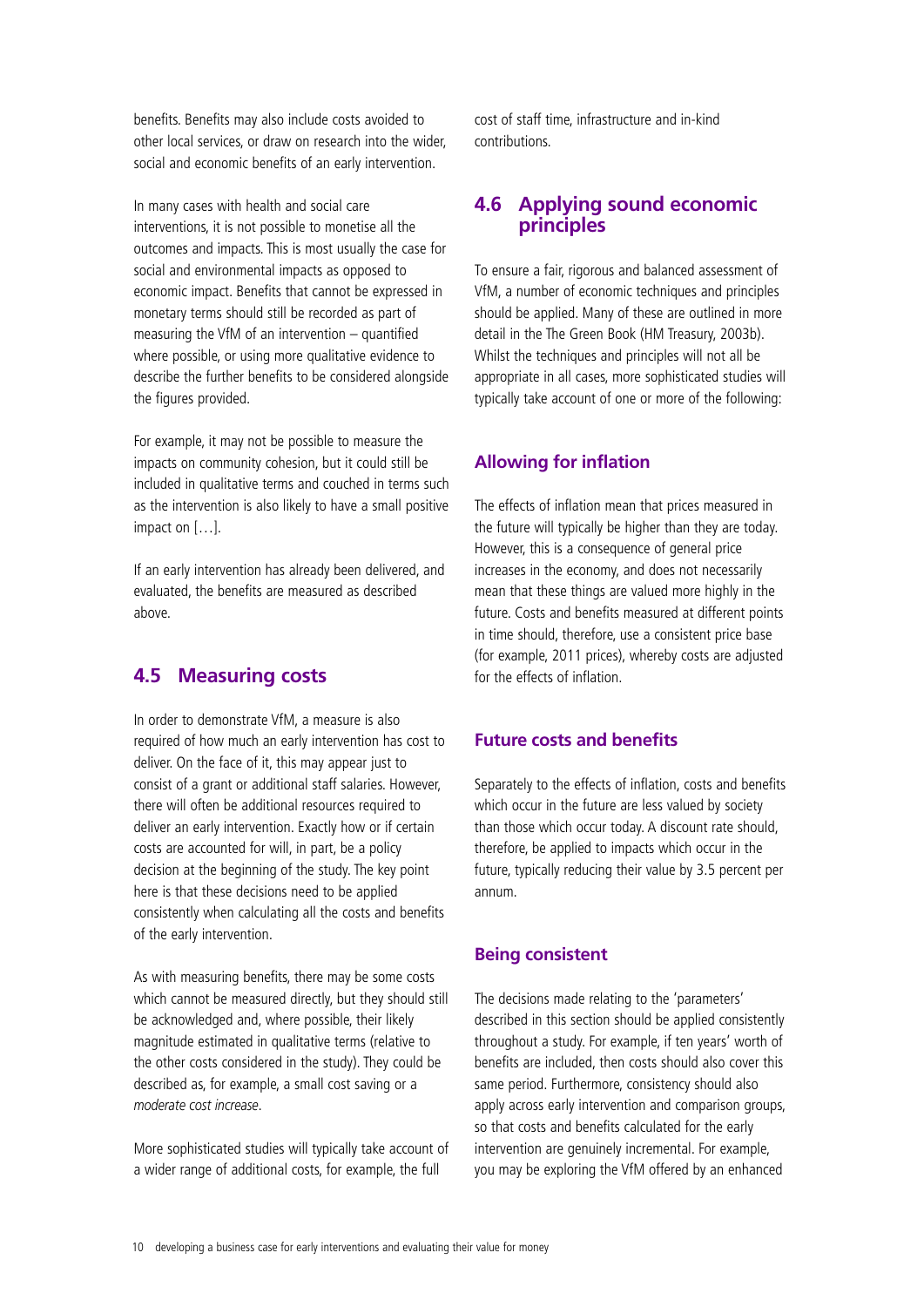package of support provided to vulnerable families, with a view to estimating the benefits by comparing outcomes to those of a comparison group of families who were provided with a standard package. In this case, calculating the cost of the early intervention should also estimate this baseline cost (i.e. the cost of a standard package) and subtract it from the cost of the enhanced support.

#### **Dealing with uncertainty**

There are likely to be uncertainties, often substantial, relating to at least some of the figures used in a study. Where estimates are made these should err on the side of being conservative. This ensures that the case for the early intervention is not overstated and the credibility

of the study undermined. Where there are elements which cannot be included, these should still be discussed and estimates made of the direction, if not the scale, of their possible influence on the findings. Elements which are included should be subject to sensitivity testing, for example, by re-calculating forecasts using high or low estimates for each assumption. Finally, where uncertainly exists it should be reported transparently, and spurious accuracy should not be attributed to reported figures.

#### **Only counting once**

Care should be taken not to double-count any costs or benefits. For example, if a young person is subject to more than one early intervention then it would not be

#### **Table 4.1 A cost-benefit analysis of the Abecedarian early childhood intervention**

The Abecedarian Early Childhood Programme began in 1972 in Carolina, USA, and provided intensive pre-school services to children in lowincome families. It was implemented in such a way as to facilitate some of the more sophisticated approaches for assessing VfM, and it serves as an excellent example of these in relation to early interventions.

| <b>Setting parameters</b>                    | The scope for this study was very wide, with lifetime costs and benefits to the state and<br>individuals considered. Social benefits such as the personal benefits of education, quality of life,<br>and engagement in society were also considered but not measured. Costs were estimated on the<br>basis of the total costs which would be involved in large-scale provision of the programme, that<br>is, if the programme was to be rolled out more widely than the single pilot setting evaluated.                                                                                                                                                                                                                                                                                |
|----------------------------------------------|----------------------------------------------------------------------------------------------------------------------------------------------------------------------------------------------------------------------------------------------------------------------------------------------------------------------------------------------------------------------------------------------------------------------------------------------------------------------------------------------------------------------------------------------------------------------------------------------------------------------------------------------------------------------------------------------------------------------------------------------------------------------------------------|
| <b>Measuring impact</b>                      | The impact of the programme was demonstrated using an RCT (ranked as level four on our scale),<br>with eligible children being randomly assigned to treatment and control groups. Both groups were<br>then tracked up to the age of 21 and various educational outcomes measured. Children receiving<br>the treatment achieved significantly better outcomes than the control group, thus providing<br>robust evidence that the programme had made an impact.                                                                                                                                                                                                                                                                                                                          |
| <b>Measuring benefits</b>                    | Benefits considered by the study include: participant earnings, earnings of future generations,<br>savings to the school education system, improved health, improved productivity and earnings<br>amongst mothers of participants, higher education costs (a 'negative' benefit) and welfare<br>savings. By tracking the two groups to age 21, some of these benefits could be measured directly<br>- for example, the extent to which additional schooling support was accessed, and the prevalence<br>of smoking. Others were forecasted, such as participant earnings, and the impact of smoking on<br>life expectancy. Where this was the case, detailed analysis was undertaken, for example, using<br>census and educational survey data, in order to generate robust estimates. |
| <b>Measuring early</b><br>intervention costs | Costs of the programme are based on an earlier study, and so the detail provided is limited.<br>However, they do include paid staff and volunteer time, plus non-staff costs such as equipment<br>and facilities. Furthermore, estimates are made of the costs of standard provision to the control<br>group in order to calculate incremental costs.                                                                                                                                                                                                                                                                                                                                                                                                                                  |
| <b>Sound economics</b>                       | Throughout the study an emphasis is placed on the assumptions being made, and uncertainties<br>around these, indicating the likely direction of potential bias, and erring on the side of being<br>conservative, where possible. Costs and benefits are all adjusted for the effects of inflation, and<br>discount rates are applied where these occur at different points in time. Findings are re-calculated<br>for a number of alternative discount rates, and exclude some of the categories of benefit in order<br>to test how sensitive the findings are to the assumptions made.                                                                                                                                                                                                |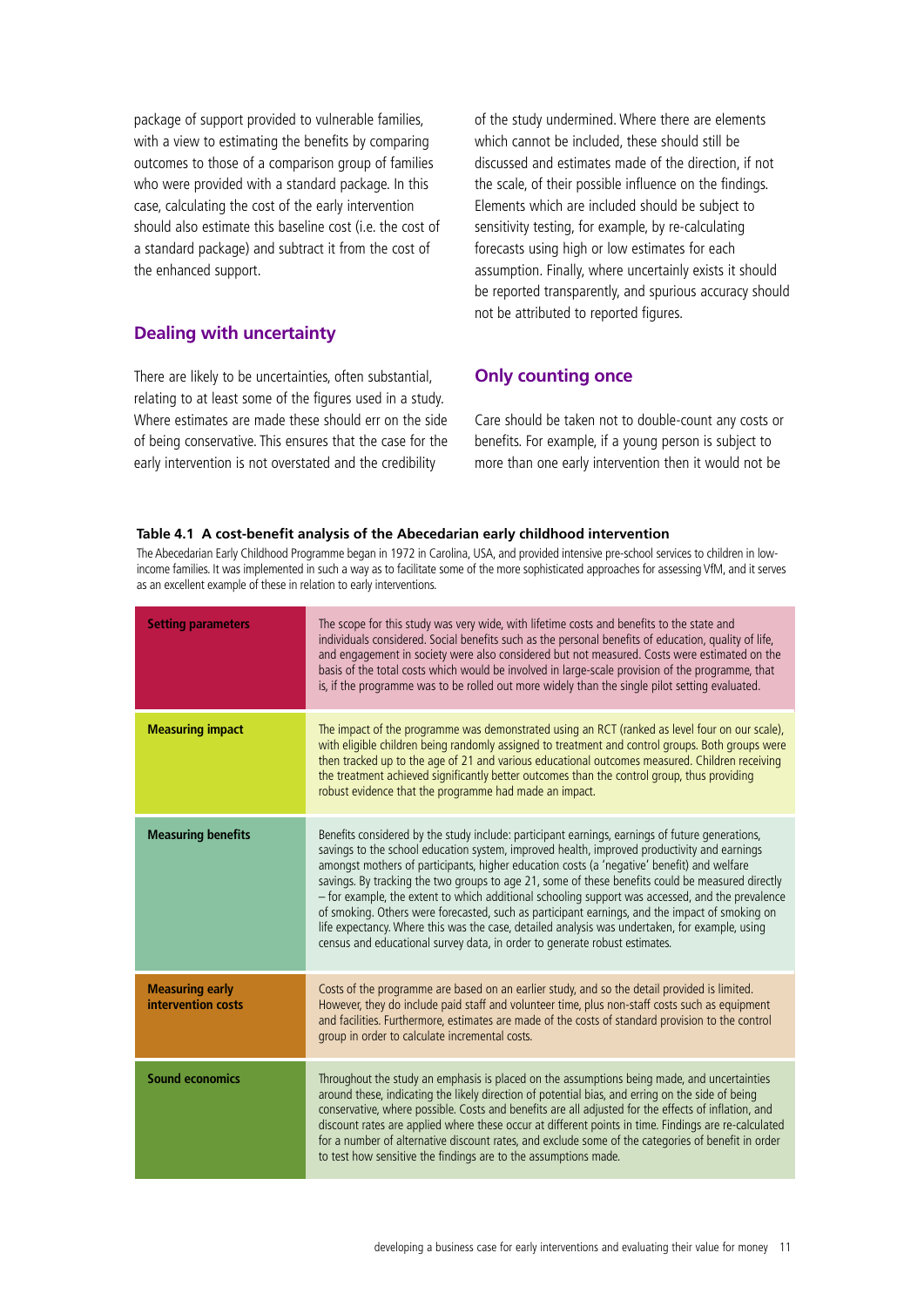appropriate to attribute the full set of benefits to both interventions. Rather, the benefits should be shared between them, or the costs combined. Similarly, the long-term outcomes from an early intervention may be expected to improve attainment and reduce the number of young people not in employment, education or training (NEET), for example. In this case, care is required when valuing the benefits of higher attainment, to ensure that the impact on the chances of being NEET are not counted twice. Finally, sometimes a benefit to one party may be a cost to another; if both parties fall within the scope of the study, then this is simply a transfer rather than a cost

or a benefit. For example, a reduction in welfare payments is a benefit to government, but a cost to the recipients.

## **4.7 Examples of VfM evaluations**

An in-depth consideration of two different VfM evalautions is presented below to contrast different levels of sophistication when undertaking VfM studies. A brief description of each study is provided, followed by an assessment of its approach in relation to sections 4.2–4.6.

| <b>Setting parameters</b>                    | There is a tight focus on the costs and benefits included in the study: short-term financial costs (and<br>costs avoided) to public services resulting from each individual case study. Setup costs, wider social<br>and longer-term impacts are all excluded.                                                                                                                                                                                                                                                                                                         |
|----------------------------------------------|------------------------------------------------------------------------------------------------------------------------------------------------------------------------------------------------------------------------------------------------------------------------------------------------------------------------------------------------------------------------------------------------------------------------------------------------------------------------------------------------------------------------------------------------------------------------|
| <b>Measuring impact</b>                      | The impact of the project overall was explored through a mixture of comparing various outcomes for<br>beneficiary families before and after the programme, and through comparison with a small group of<br>families who met the eligibility criteria for the project. This approach could be placed between two<br>and three on our scale. For the case studies, immediate impact was based on some observed<br>improvements in the families' circumstances and behaviour.                                                                                             |
| <b>Measuring benefits</b>                    | The benefits considered for the project were the costs avoided through reducing the likelihood that<br>the families' needs would escalate and therefore place greater demand on public services. As noted<br>by the paper (Ravey et al., 2008), however, these negative alternative scenarios would only have<br>occurred for a subset of the families involved. The scenarios are based on a professional judgement of<br>a range of what-if scenarios, and no attempt is made to quantify the extent to which families'<br>chances of negative outcomes are reduced. |
| <b>Measuring early</b><br>intervention costs | Although the cost assumptions are not discussed in detail, staff costs seem to include an allowance<br>for additional time spent on cases not directly in contact with the family. It is unclear whether they<br>include the additional costs associated with employing and supporting practitioners, such as a share<br>of facilities and equipment costs. No consideration is given to the costs of alternative services which<br>may have been accessed in the absence of the project.                                                                              |
| <b>Sound economics</b>                       | Costs and benefits are considered over consistent timescales which are relatively short, so discounting<br>and allowing for inflation is not necessary. Substantial uncertainty exists around the cost and benefit<br>estimates; with more resources, the study could set these within the wider context of the target<br>population, and test how sensitive the overall case for the project is to the various assumptions made.                                                                                                                                      |

#### **Table 4.2 Evaluation of the Blackpool Springboard Project**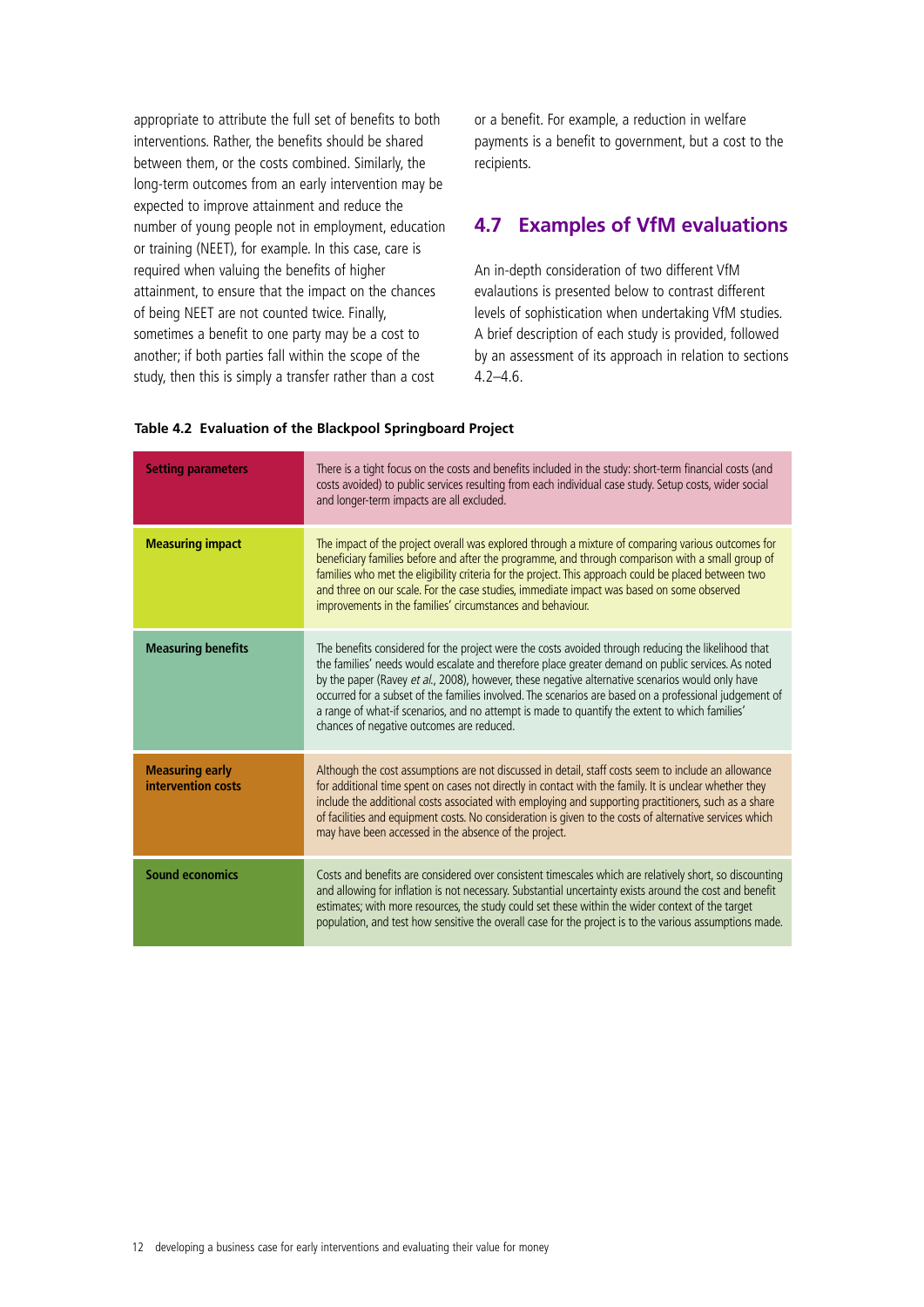# **5 Concluding comments**

Making a business case for early intervention is a key part of a LA's decision-making process when considering whether to invest in early intervention. Developing a business case for an early intervention requires resources, no matter how modest or small. The challenge is ensuring the resources deployed are proportionate to the expenditure on the early intervention service and expected benefits (or costs avoided) to your LA.

Based on the review of evidence for this study, there are a number of options you might wish to consider.

#### **Do you have, or can you easily develop, the in-house expertise to undertake your own business case and evaluations?**

For a relatively modest or straightforward early intervention, you probably can do it yourself following the guidelines set out in this report.

#### **Are you able to secure funding to commission an organisation to conduct the assessment for you?**

This has the advantage of perceived independence and objectivity but needs to be weighed against costs and the possibility of independent organisations not having the same level of in-depth knowledge of the intervention, its rationale and outcomes.

#### **Can you build in time for a peer review of business cases, evaluation plans and reports, in order to provide quality assurance and share knowledge and expertise?**

You may wish to undertake a peer review process internally or draw on critical friends from outside your organisation. A peer review can provide opportunities for discussion and reflection on processes and practices, relevant to your organisation, and may provide you with more locally relevant information for conducting your business case.

#### **Could you investigate the possibility of joint commissioning of evidence of outcomes or impact with other authorities and strategic partners that have similar objectives?**

This might create the necessary economies of scale for a robust analysis.

#### **Can you identify and engage in appropriate networks?**

For example, Local Authorities Research and Intelligence Association, the Government Economic Service, UK Evaluation Society, and communities of practice hosted by Local Government Improvement and Development (LGID), Local Authorities Research Consortium (LARC) and Research in Practice.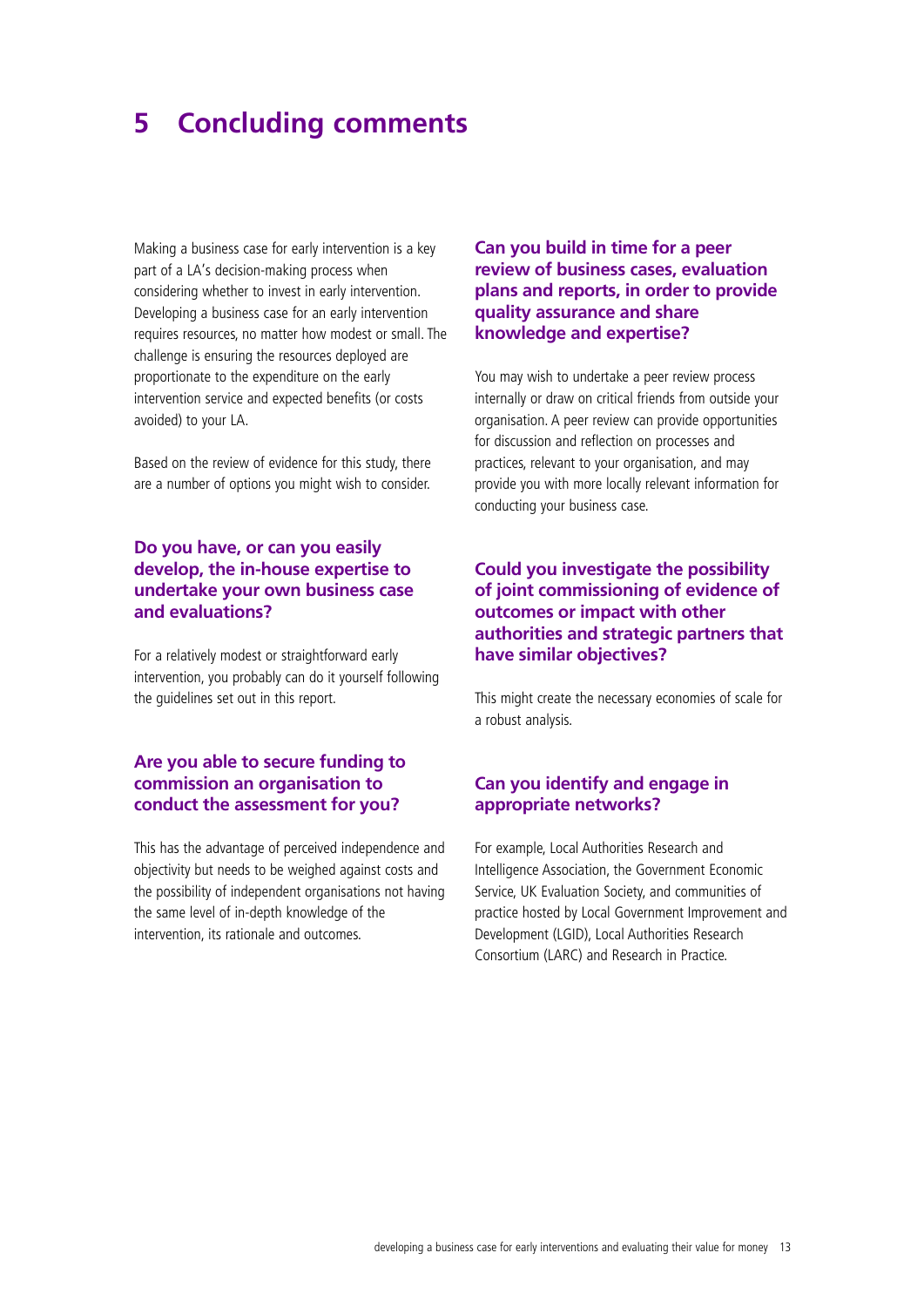# **Appendix A Nature of the most relevant evidence**

As outlined in chapter 1, 30 documents were rated as highly relevant to this research and selected for more detailed analysis. While not all of these sources have been cited in this guidance they have all informed our thinking within this piece of work.

Approximately two-thirds of the evidence (19 sources) present some form of analysis of real-world or replicable early interventions. The final third

(11 documents) provide insights on developments and issues to consider when assessing the economic benefits of an early intervention. They also suggest resources which might support such an activity. Examples include Early Intervention: The Next Steps (Allen, 2011), which was commissioned by the Government.

Most of the highly relevant sources focus on pre-school childcare, early childhood and social welfare early interventions or services (including those designed for children and their families). Other foci of early interventions or services include children's reading, autism, substance misuse, reducing offending or antisocial behaviour, disengagement in education or training, and general preventative approaches within universally provided services.

Within the evidence presenting some form of economic analysis, there is a mix of numbers and types of early interventions considered. These sources are divided between those that focus on one particular early intervention or programme (differentiated from other services), and those that review a variety of early interventions or evaluations (still differentiated but results are combined in the analysis). A number focus on services that are embedded in, or are an extension of, wider services. Some sources focus on the need to upscale or increase the range of existing early intervention services, rather than the introduction of an entirely new early intervention.

Target beneficiaries are considered from a number of different perspectives: children and young people in different age ranges (0-5 years, 5-11years and 12-18 years); children who need or are in care; children with specific health needs (autism and substance misuse); children and families who require intensive support on a range of needs; the ethnicity of children and young people (African-American pre-school children); and children and young people at risk of offending.

The majority of the sources are evaluations based on analyses of primary and secondary research data for either one or a number of early interventions or services. Two of the sources use RCTs: Scott et al.'s 2010 study of the Supporting Parents On Kids' Education in Schools (SPOKES) project, and Masse and Barnett's 2002 evaluation of the Abecedarian early childhood intervention.

Others include analyses of longitudinal data, such as the quasi-experimental study of the US-based High/Scope Perry Preschool Program (Heckman et al., 2010).

A further four present case studies based either on primary data taken from existing early interventions or modelled secondary data (from government sources, delivery agencies and previous research). Examples include Budget-Holding Lead Professional Pilots: Staged methodology and Costed Case Studies (OPM, 2008) and the Audit Commission's (2010) briefing on young offenders as part of its Against the Odds research programme.

A number of other sources conduct meta appraisals or reviews of evaluations of a range of early interventions, such as the review of projects funded through the Invest to Save budget (HM Treasury, 2007).

The scope of assessing economic value varies widely across the 19 sources that focus on real-world or replicable early interventions. For some sources, it is the main purpose, for example, the cost-benefit analyses of specialist drug and alcohol services for young people (DfE, 2011) and of the care system for children (Lawlor, 2008). In other sources, economic analysis is only one of, or a small part of, the wider evaluation or research,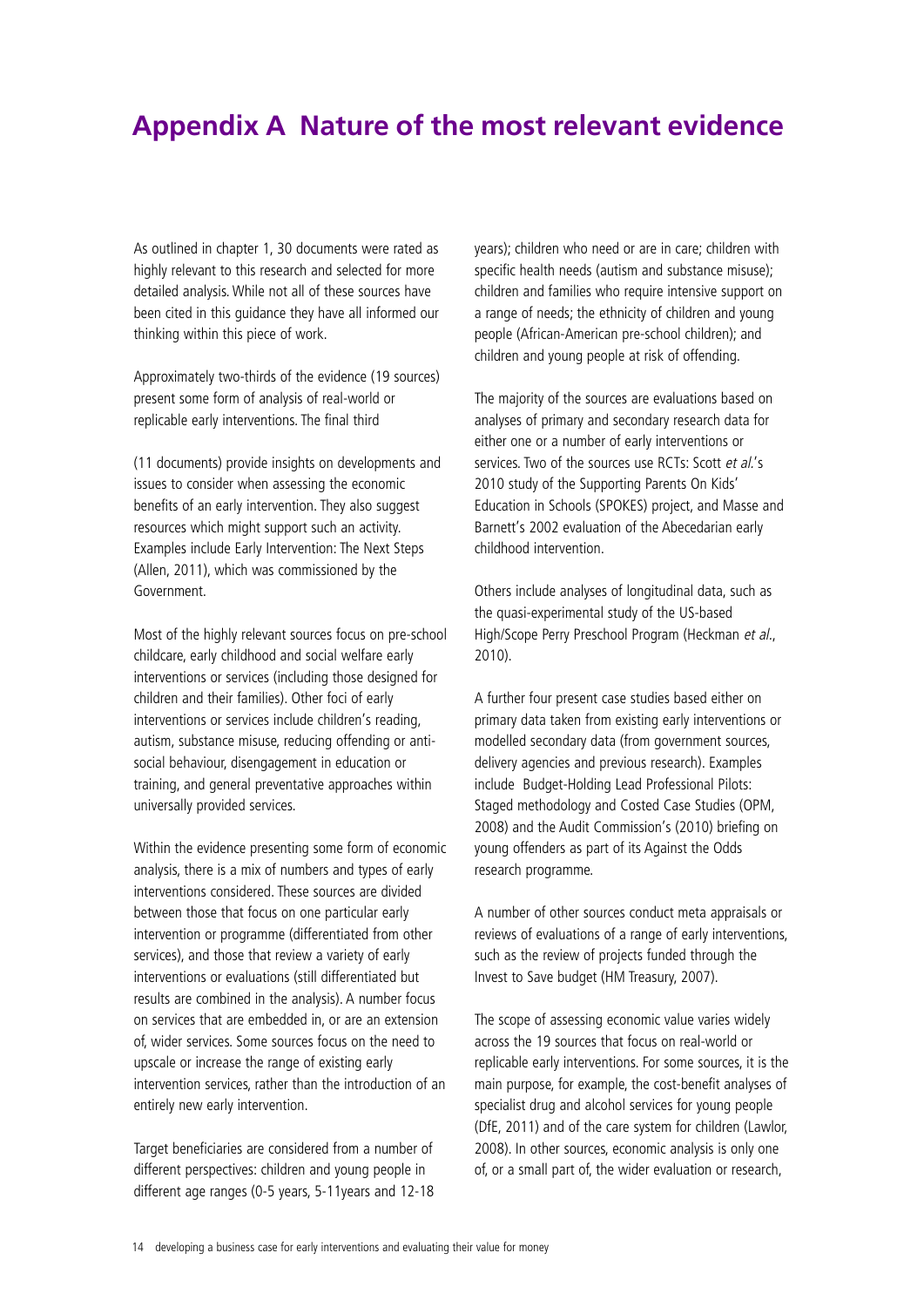for example, the evaluation of an intensive service for children and families in Blackpool (Ravey et al., 2008).

Additionally, a range of different methodologies are used to conduct economic analyses in these 19 sources, producing studies with different combinations and forms of cost-effectiveness, cost-benefit analysis, SROI and economic modelling.

#### **Limitations in the evidence base**

The review of relevant evidence identified a wide range of approaches to assessing the VfM of early interventions. Within this evidence base, however, there are too few sources of sufficient similarity to identify distinctive, or common, approaches used in assessing the VfM of an early intervention. Specifically, the differences between the identified approaches are too great to make meaningful comparisons between them either in terms of the VfM methods used or the type of early intervention considered.

Furthermore, the nature of the early interventions under investigation varies widely and, in some sources, is unclear. This means it can be difficult to differentiate between activity which has discrete or time-limited funding; or between activities which are embedded in other services compared to those which are delivered separately.

The varying purposes of different evidence sources further limit their comparability. While some sources focus on making a business case for the continuation of (or further) funding, others investigate the general case for adopting a more preventative approach within existing mainstream or universal services.

Such limitations are underlined in a number of the sources themselves (Allen (2011); C4EO (2010); McCrone and Knapp (2007)). One of the most recent evidence sources, which reviews 72 early intervention programmes, notes:

*Many of the programmes in the list developed by my review produce substantial economic benefits to local authorities* [...]. *However, the metrics for assessing costs and benefits remain varied, and* [...] *in some cases, there is no information at all.*

Allen (2011, p.78)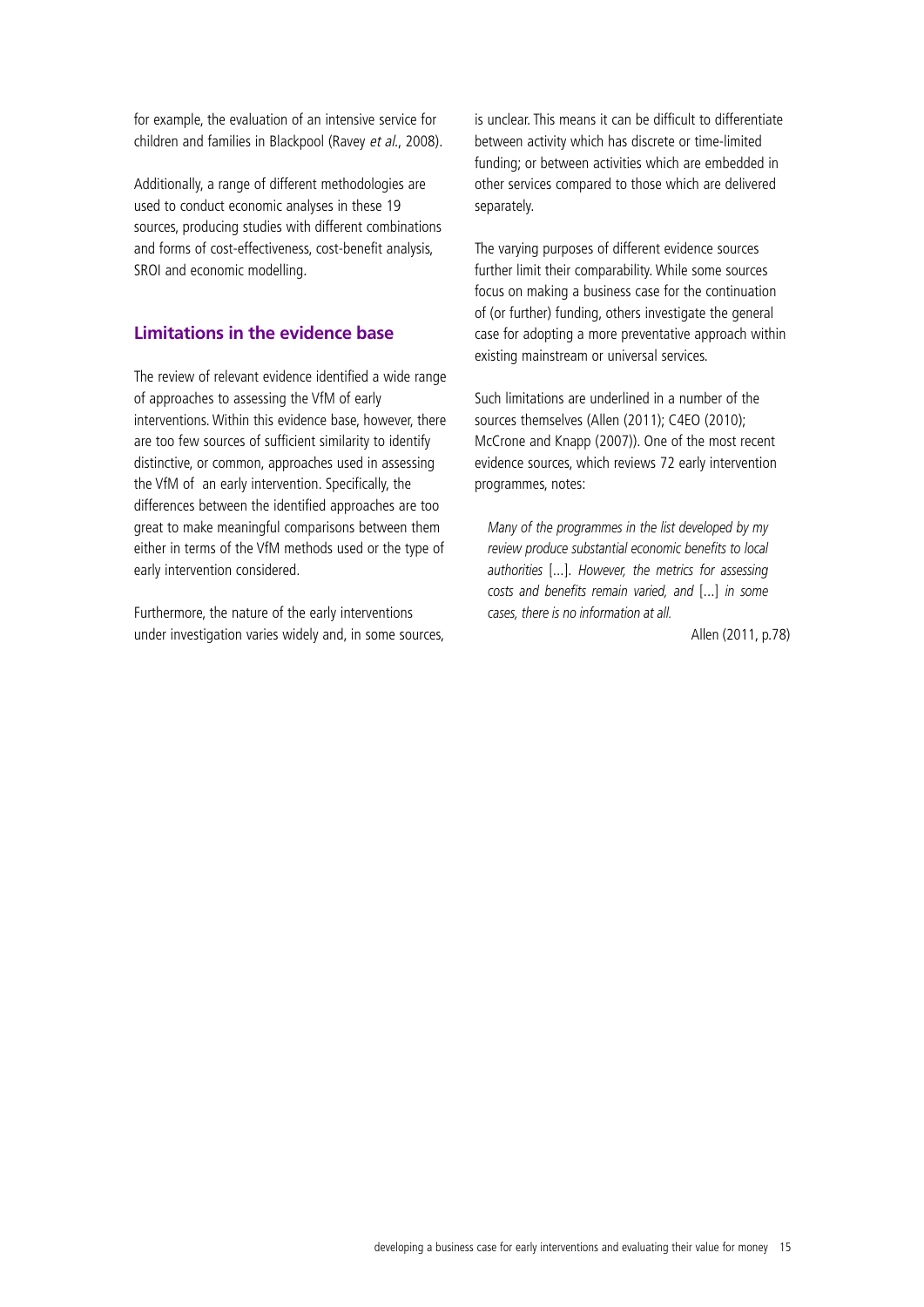# **Appendix B Example measures of longer-term benefits**

The table below outlines a selection of indictors used to measure a wide range of outcomes for early intervention and services, which were documented in the reviewed evidence. The measures are presented thematically, according to the benefit of interest and the indicator used to measure them.

| Theme                          | <b>Benefit being measured</b>                                                                   | <b>Example indicators</b>                                                                                                                                                                                                                                                | <b>Study reference</b>           |
|--------------------------------|-------------------------------------------------------------------------------------------------|--------------------------------------------------------------------------------------------------------------------------------------------------------------------------------------------------------------------------------------------------------------------------|----------------------------------|
| Health                         | Health benefits                                                                                 | Reduced smoking translated into longer<br>lifespan.                                                                                                                                                                                                                      | Masse and Barnett (2002)         |
|                                | Reduced use of acute and<br>emergency health services                                           | Number of stays in hospital as inpatient.<br>Number of psychiatric inpatient visits as both<br>child and adult and outpatient visits as a child.                                                                                                                         | Scott <i>et al.</i> (2001)       |
|                                | Lower levels of drug and<br>alcohol related crime/<br>offending                                 | Self reports of crime (assaults,<br>theft and shoplifting) and health (physical and<br>psychological).                                                                                                                                                                   | DfE (2011)                       |
|                                | Lower likelihood of young<br>people developing drug and<br>alcohol misuse problems as<br>adults | Re-presentation rates for young people four<br>years after treatment is used as a proxy for<br>effectiveness of treatment. These rates are used<br>to estimate the percentage reduction in<br>numbers of young people developing drug and<br>alcohol problems as adults. | DfE (2011)                       |
| Education                      | Reduced schooling costs                                                                         | Measure the reduced incidence of special<br>schooling, and use evidence on the higher cost<br>of special schooling.                                                                                                                                                      | Masse and Barnett (2002)         |
|                                | Achievement                                                                                     | Reading and maths test score ages.                                                                                                                                                                                                                                       | Borman and Hewes (2001)          |
|                                | Reading                                                                                         | British Ability Scale - an individually<br>administered test of a child's ability to read<br>single words.                                                                                                                                                               | Scott et al. (2010)              |
| Welfare and<br>employment      | Participants' future earnings                                                                   | Actual educational attainment (age 21) is<br>related to final educational attainment, which in<br>turn is related to lifetime earnings using census<br>data and survival rates.                                                                                          | Masse and Barnett (2002)         |
|                                | Reduced welfare dependence                                                                      | Impact on reduced administration costs<br>(technically welfare payments are not treated as<br>a cost or benefit, only as a transfer within the<br>economy).                                                                                                              | Masse and Barnett (2002)         |
| Crime prevention/<br>reduction | Reduced youth crime within<br>neighbourhood                                                     | Analysis of statistics on crimes committed more<br>frequently by young people (defined as robbery,<br>criminal damage, burglary, violence against a<br>person and theft of and from a vehicle).                                                                          | Nevill and van Poortvliet (2011) |
|                                | Reduced crime levels                                                                            | Average per crime costs calculated top-down<br>based on national datasets.                                                                                                                                                                                               | Aked et al. (2009)               |

**Table 3.1 Selection of themed indicators used to measure longer-term benefits**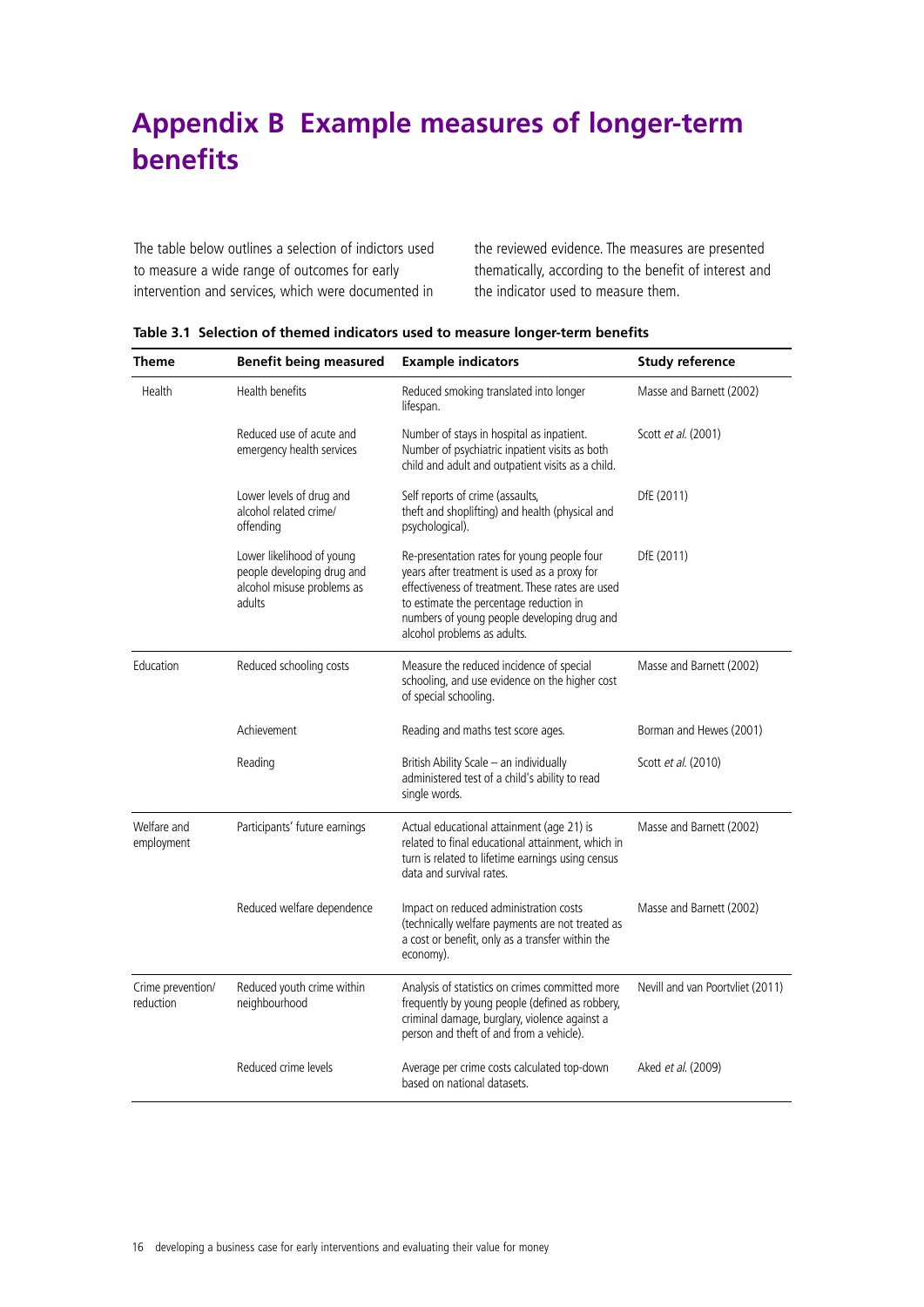| Theme                    | <b>Benefit being measured</b>             | <b>Example indicators</b>                                                                                                                                                                                                                                                                                                                                                                                                               | <b>Study reference</b>     |
|--------------------------|-------------------------------------------|-----------------------------------------------------------------------------------------------------------------------------------------------------------------------------------------------------------------------------------------------------------------------------------------------------------------------------------------------------------------------------------------------------------------------------------------|----------------------------|
| Anti-social<br>behaviour | Child anti-social behaviour               | Actual measurement using a standard<br>investigator-based interview called Parent<br>Account of Child Symptoms (PACS), similar to<br>the Child and Adolescent Psychiatric<br>Assessment, and administered twice (pre- and<br>post-intervention) to measure parent's<br>assessment of their child's anti-social<br>behaviours, for example, lying, stealing,<br>tantrums, rudeness, disobedience,<br>destructiveness and aggressiveness. | Scott <i>et al.</i> (2010) |
| Family                   | Quality and stability of<br>relationships | Measured as level of contact with families, and<br>valued as annual expenditure on hobbies, treats<br>and activities. Also considers transactional costs<br>of unstable care placements.                                                                                                                                                                                                                                                | Lawlor (2008)              |

**Table 3.1 Selection of themed indicators used to measure longer-term benefits** *cont'd*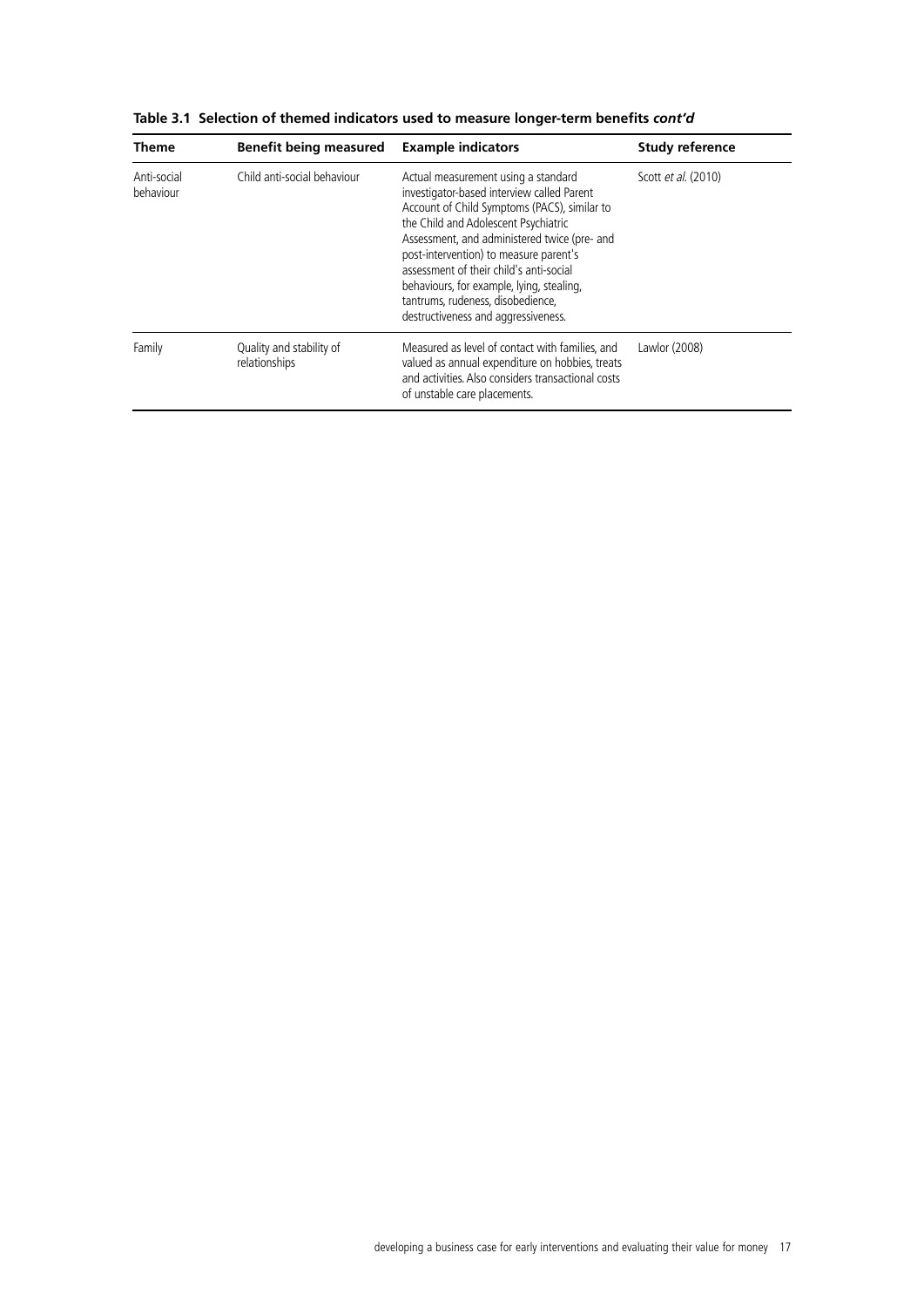# **Appendix C Useful resources**

| <b>Resources for  Description</b> |                                                                                                                                                                                                                                                                                                                                                                                                                                                                                                                                                                                                                                                                                                                                         |
|-----------------------------------|-----------------------------------------------------------------------------------------------------------------------------------------------------------------------------------------------------------------------------------------------------------------------------------------------------------------------------------------------------------------------------------------------------------------------------------------------------------------------------------------------------------------------------------------------------------------------------------------------------------------------------------------------------------------------------------------------------------------------------------------|
|                                   | Evidence of outcomes A list of evidence-based practice databases covering a range of different types of early intervention programmes is<br>provided in the first report of the Review of Early Intervention, Early Intervention: The Next Steps (Allen, 2011).                                                                                                                                                                                                                                                                                                                                                                                                                                                                         |
| <b>Costings</b>                   | The Audit Commission has a costing tool to forecast long-term costs associated with local authority's NEET<br>population www.audit-commission.gov.uk/neet                                                                                                                                                                                                                                                                                                                                                                                                                                                                                                                                                                               |
|                                   | The Centre for Child and Family Research (CCfR) at the University of Loughborough has developed a cost<br>calculator for children's services http://www.ccfcs.org.uk/research-and-development/                                                                                                                                                                                                                                                                                                                                                                                                                                                                                                                                          |
|                                   | The Personal Social Services Research Unit has developed a resource called Unit Costs of Health and Social Care<br>2010 http://www.pssru.ac.uk/uc/uc2010contents.htm                                                                                                                                                                                                                                                                                                                                                                                                                                                                                                                                                                    |
|                                   | The Centre for Excellence and Outcomes in Children and Young People's Services (C4EO) has produced a resource<br>to support the assessment of the cost of effective interventions (C4EO, 2010)<br>http://www.c4eo.org.uk/costeffectiveness/default.aspx                                                                                                                                                                                                                                                                                                                                                                                                                                                                                 |
| <b>General guidance</b>           | The Green Book is HM Treasury's quidance for Central Government, setting out a framework for the appraisal and<br>evaluation of all policies, programmes and projects (HM Treasury, 2003). It sets out the key stages in the<br>development of a proposal from the articulation of the rationale for intervention and the setting of objectives,<br>through to options appraisal and, eventually, implementation and evaluation. It describes how the economic,<br>financial, social and environmental assessments of a proposal should be combined and aims to ensure consistency<br>and transparency in the appraisal process throughout government. It can be accessed at http://www.hm-<br>treasury.gov.uk/data_greenbook_index.htm |
|                                   | As a supplementary to The Green Book, HM Treasury provides <i>quidance on the development and assessment of</i><br>business cases which can be accessed at http://www.hm-treasury.gov.uk/data_greenbook_business.htm and a<br>user quide on GDP deflators that can be accessed at http://www.hm-treasury.gov.uk/data_gdp_index.htm. HM<br>Treasury in partnership with the National School for Government provides courses.                                                                                                                                                                                                                                                                                                             |
|                                   | The Magenta Book, also by HM Treasury, provides user-friendly guidance for policy officials and government<br>analysts on the methods used by social researchers when they commission, undertake and manage policy research<br>and evaluation. This is an online resource accessible at http://www.civilservice.gov.uk/my-civil-<br>service/networks/professional/gsr/resources/magenta-book-main-page.aspx. A full copy can be downloaded at<br>http://www.civilservice.gov.uk/Assets/complete_Magenta_tcm6-8611.pdf                                                                                                                                                                                                                   |
| <b>VfM</b> methods                | The Cabinet Office (2009) has developed A guide to Social Return on Investment that can be downloaded from<br>New Economics Foundation webpage<br>http://www.neweconomics.org/sites/neweconomics.org/files/A_guide_to_Social_Return_on_Investment_1.pdf.<br>The European Commission provides quidance and a toolkit for cost effectiveness analysis that can be accessed at<br>http://ec.europa.eu/europeaid/evaluation/methodology/egeval/tools/too_cef_som_en.htm                                                                                                                                                                                                                                                                     |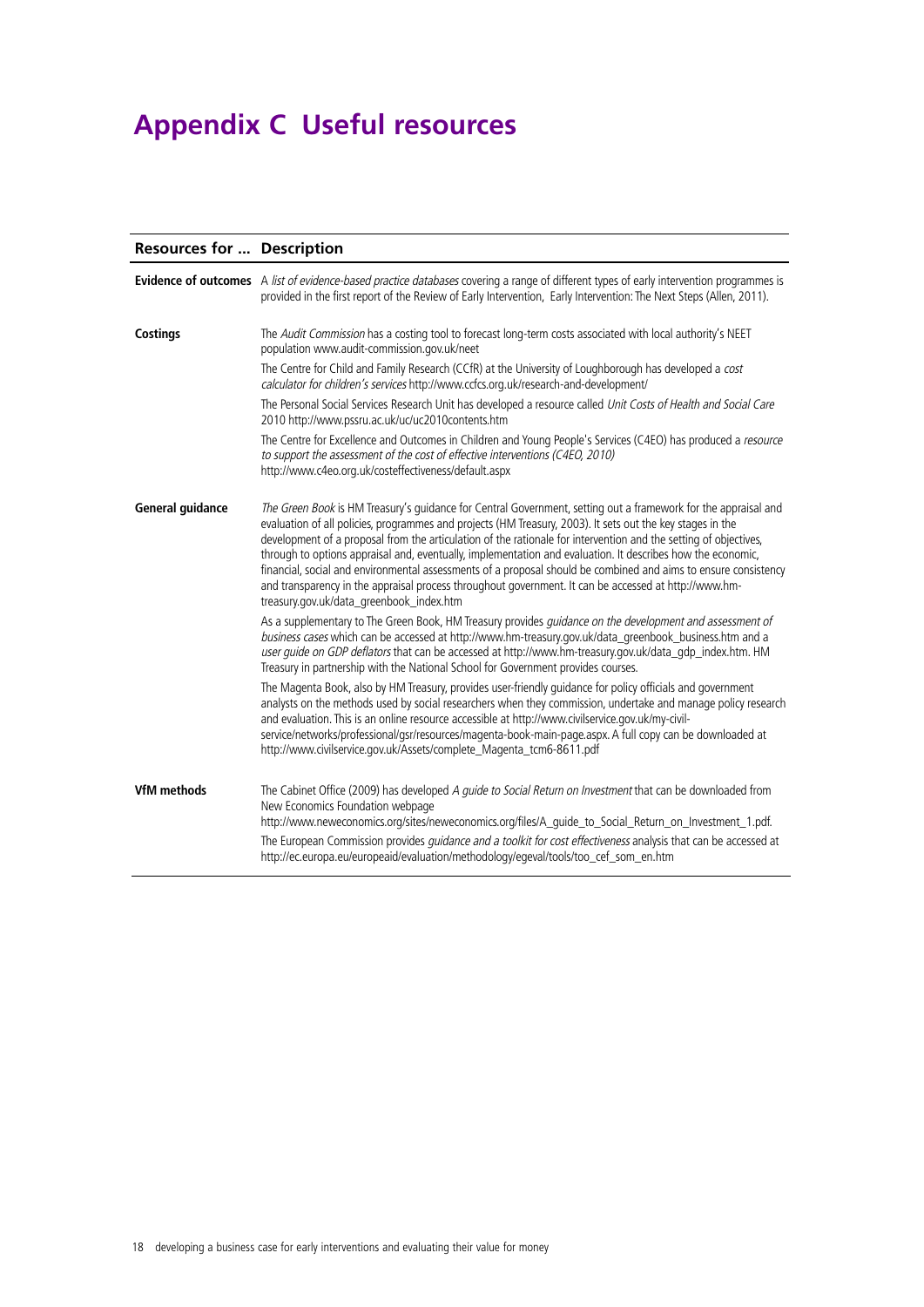# **Bibliography**

Aked, J., Steuer, N., Lawlor, E. and Spratt, S. (2009). *Backing the Future: Why Investing in Children is Good for Us All*. London: nef.

Allen, G.M. (2011). *Early Intervention: The Next Steps (An Independent Report to Her Majesty's Government).* London: Cabinet Office [online]. Available: www.dwp.gov.uk/docs/early-intervention-next-steps.pdf [11 May, 2011].

Aos, S., Lieb, R., Mayfield, J., Miller, M. and Penucci, A. (2004). *Benefits and Costs of Prevention and Early Intervention Programs for Youth*. Washington, D.C.: Washington State Institute for Public Policy [online]. Available: http://www.wsipp.wa.gov/pub.asp?docid=04-07-3901 [11 May, 2011].

Audit Commission (2010). *Against the Odds* (Targeted Briefing - Young Offenders). London: Audit Commission [online]. Available: http://www.audit-commission.gov.uk/SiteCollectionDocuments/Downloads/201008neetsyoung offenders.pdf [13 April, 2011].

Borman, G.D. and Hewes, G.M. (2001). *The Long-Term Effects and Cost-Effectiveness of Success for All* (Report No. 53). Baltimore: Center for Research on the Education of Students Placed At Risk (CRESPAR).

C4EO (2010). *Grasping the Nettle: Early Intervention for Children, Families and Communities*. London: C4EO [online]. Available: http://www.c4eo.org.uk/themes/earlyintervention/files/early\_intervention\_grasping\_the\_nettle\_full\_ report.pdf [13 April, 2011].

Cabinet Office (2009). *A guide to Social Return on Investment*. London: Cabinet Office [online]. Available: http://www.neweconomics.org/sites/neweconomics.org/files/A\_guide\_to\_Social\_Return\_on\_Investment\_1.pdf [1st November 2011]

Centre for Excellence and Outcomes in Children and Young People's Services (2011) *Cost Effectiveness* [online]. Available: http://www.c4eo.org.uk/costeffectiveness/default.aspx

Centre for Child and Family Research, Loughborough University (2011) *Cost Calculator for Children's Services* (CCfCS) [online]. Available: http://www.ccfcs.org.uk/research-and-development/ [1st November 2011]

Coles, B., Godfrey, C., Keung, A., Parrott, S. and Bradshaw, Jonathan (2010) *Estimating the life-time cost of NEET: 16- 18 year olds not in Education, Employment or Training*. York: University of York [online]. Available http://www.york.ac.uk/media/spsw/documents/research-and-publications/NEET\_Final\_Report\_July\_2010\_York.pdf [1st November 2011]

Davis, H., Haydon, D., Read, J., Scraton, P. and Wright, P. (2005). *Preventing Crime and Poor Health by Early Intervention* (An Independent Research and Evaluation Report, Wigan Invest to Save Project 2002-2004). Belfast: Institute of Criminology and Criminal Justice, Queen's University [online]. Available: http://www.isb.gov.uk/ hmt.isb.application.2/BIDDERS/Final%20Evaluations/4%20312%20ISB%202002- 2004%20IIC%20Research%20Report.doc [13 April, 2011].

Department for Education (2011). *Specialist Drug and Alcohol Services for Young People - A Cost Benefit Analysis* (Ref: DFE-RR087). London: Department for Education.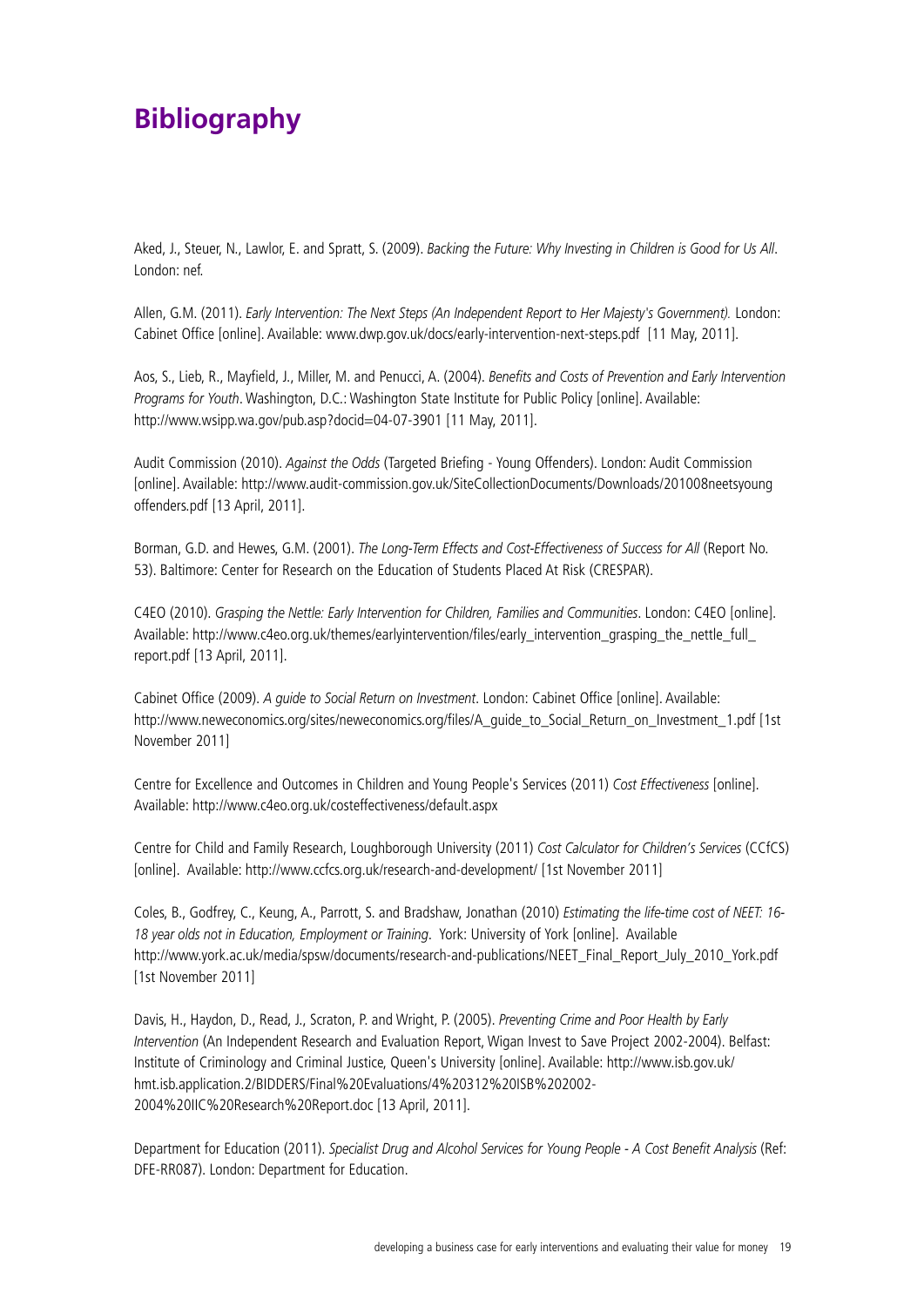Development and Cooperation – EuropeAid (2005) *Cost-effectiveness analysis* [online]. Available: http://ec.europa.eu/europeaid/evaluation/methodology/egeval/tools/too\_cef\_som\_en.htm [1st November, 2011]

Duncan, G.J. and Gibson-Davis, C.M. (2011). 'Connecting Child Care Quality to Child Outcomes: Drawing Policy Lessons from Nonexperimental Data', *Evaluation Review*, **30**, 5, 611–630.

Foster, E.M. and Holden, E.W. (2011). 'Benefit-Cost Analyses of the Child Welfare Demonstration Projects: Understanding the Resource Implications of the IV-E Waivers', *Children and Youth Services Review*, **24**, 431–453.

Hannon, C., Wood, C. and Bazalgette, L. (2010). *In Loco Parentis*. London: Demos [online]. Available: http://www.demos.co.uk/files/In Loco Parentis - web.pdf?1277484312 [13 April, 2011].

Heckman, J.J., Moon, S.H., Pinto, R., Savelyev, P.A. and Yavitz, A. (2010). 'The Rate of Return to the High/Scope Perry Preschool Program', *Journal of Public Economics*, **94**, 114–128.

HM Treasury (2003a). *Assessing Business Cases: 'A Short Plain English Guide'* [online]. Available: http://www.hmtreasury.gov.uk/d/greenbook\_businesscase\_shortguide.pdf [2 June, 2011].

HM Treasury (2003b). *The Green Book. Appraisal and Evaluation in Central Government* [online]. Available: http://www.hm-treasury.gov.uk/d/green\_book\_complete.pdf [28 October, 2011].

HM Treasury (2007). *A Review of the Invest to Save Budget: An Innovation Fund for Public Services*. London: HM Treasury.

HM Treasury (2011) *Business case guidance* [online]. Available: http://www.hmtreasury.gov.uk/data\_greenbook\_business.htm [1st November 2011]

HM Treasury (2011) *Gross Domestic Product (GDP) deflators: a user's guide* [online]. Available: http://www.hmtreasury.gov.uk/data\_gdp\_index.htm [1st November 2011]

HM Treasury (2011) *Magenta Book* [online]. Available: http://www.hm-treasury.gov.uk/data\_magentabook\_ index.htm [1st November 2011]

Hosking, G. and Walsh, I. with Pillai, B. (2010). *International Experience of Early Intervention for Children, Young People and Their Families*. Croydon: Wave Trust [online]. Available: http://www.wavetrust.org/reports/wave\_trust\_ international\_early\_intervention\_review\_2010\_0.pdf [11 May, 2011].

Independent Commission on Youth Crime and Anti-social Behaviour (2010). *The Case for a Fresh Start: Report of the Independent Commission on Youth Crime and Anti-social Behaviour*. London: Independent Commission on Youth Crime and Anti-social Behaviour [online]. Available: http://www.youthcrimecommission.org.uk/attachments/ 076 FreshStart.pdf [13 April, 2011].

Karoly, L.A., Kilburn, M.R., Bigelow, J.H., Caulkins, J.P., Cannon, J.S. and Chiesa, J.R. (2001). *Assessing Costs and Benefits of Early Childhood*

*Intervention Programs*. Seattle: Casey Family Programs.Karoly, L.A., Cannon, J.S. and Kilburn, M.R. (2011). Early Childhood Interventions: Proven Results, Future Promise. Santa Monica: RAND Corporation.

Lawlor, E. (2008). A False Economy: *How Failing to Invest in the Care System for Children Will Cost Us All*. London: nef.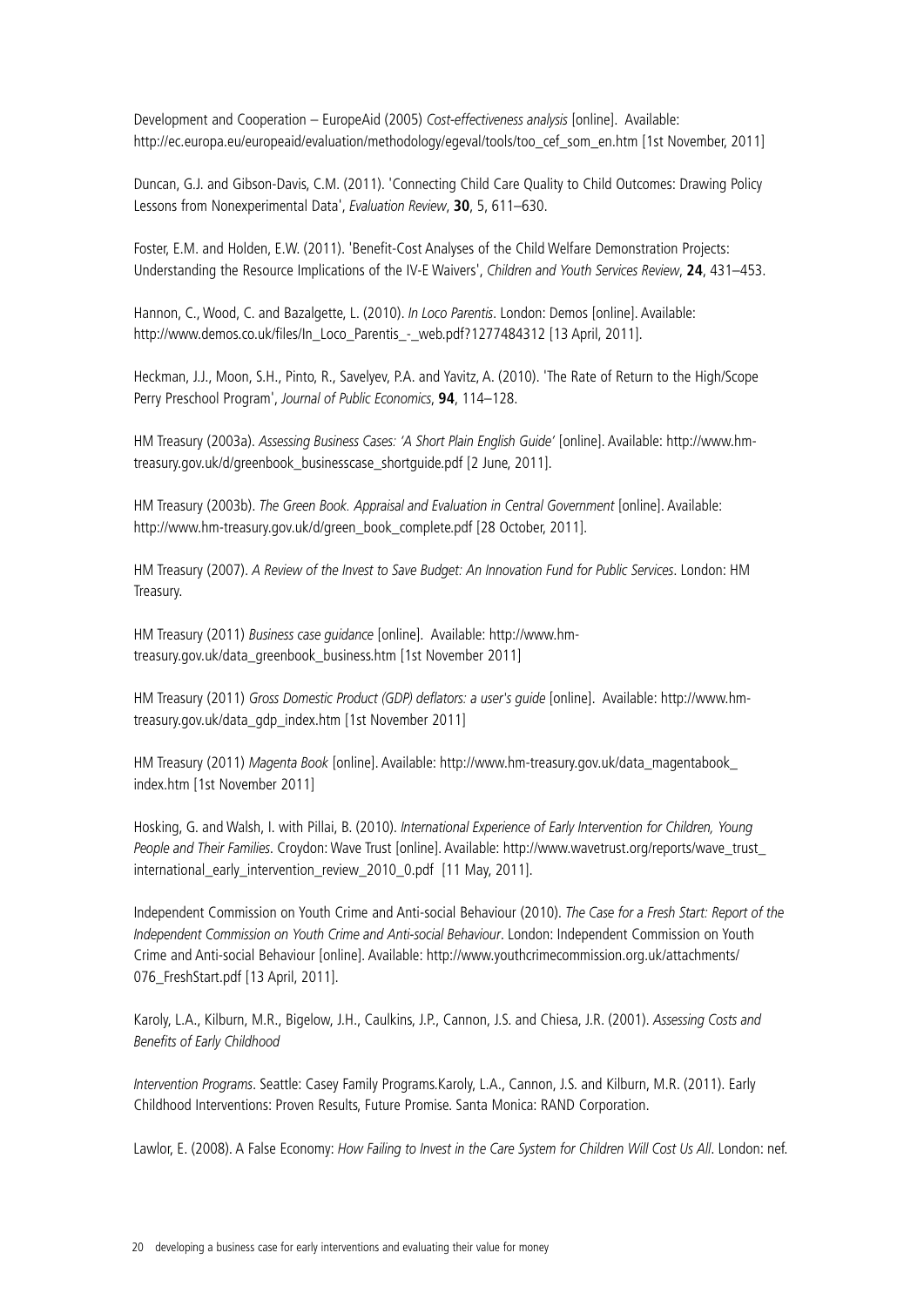Masse, L.N. and Barnett, W.S. (2002). *A Benefit Cost Analysis of the Abecedarian Early Childhood Intervention*. New Brunswick, NJ: National Institute for Early Education Research [online]. Available: http://nieer.org/resources/research/ AbecedarianStudy.pdf [13 April, 2011].

McCrone, P. and Knapp, M. (2007). 'Economic Evaluation of Early Intervention Services', *British Journal of Psychiatry*, **191**, s19–s22.

Motiwala, S.S., Gupta, S., Lilly, M.B., Ungar, W.J. and Coyte, P.C. (2006). 'The Cost-Effectiveness of Expanding Intensive Behavioural Intervention to All Autistic Children in Ontario', *Healthcare Policy*, **1**, 2, 135–151.

Nevill, C. and van Poortvliet, M. (2011). *Teenage Kicks:The Value of Sport in Tackling Youth Crime*. London: New Philanthropy Capital.

Office for Public Management (2008). *Budget-Holding Lead Professional Pilots: Staged Methodology and Costed Case Studies*. London: OPM [online]. Available: http://www.opm.co.uk/resource\_search?commit=Search&page= 2&resource\_library\_search\_keywords=Budget+holding+lead+professional+pilots [13 April, 2011].

Personal Social Services Research Unit (2010) *Unit Costs of Health and Social Care 2010* [online]. Available http://www.pssru.ac.uk/uc/uc2010contents.htm [1/11/11]

Petrou, S. and Gray, R. (2005). 'Methodological Challenges Posed by Economic Evaluations of Early Childhood Intervention Programmes', *Applied Health Economics and Health Policy*, **4**, 3, 175–181.

Ravey, M., Murphy, M., Long, T. and Fallon, D. (2008). *Evaluation of the Blackpool Springboard Project*. Salford: University of Salford [online]. Available: http://www.blackpool.gov.uk/NR/rdonlyres/2E586B2E-3725-48FE-9539- 72D0878B87CC/0/SpringboardEvaluation.pdf%3Cbr%20/%3E [28 October, 2011].

Scott, S., Knapp, M., Henderson, J. and Maughan, B. (2001). 'Financial Cost of Social Exclusion: Follow Up Study of Antisocial Children into Adulthood', *British Medical Journal*, **323**, 1–5.

Scott, S., Sylva, K., Doolan, M., Price, J., Jacobs, B., Crook, C. and Landau, S. (2010). 'Randomised Controlled Trial of Parent Groups for Child Antisocial Behaviour Targeting Multiple Risk Factors: The SPOKES Project', *Journal of Child Psychology and Psychiatry*, **51**, 1, 48–57.

Sherman, L. W., Gottfredson, D. C., MacKenzie, D. L., Eck, J., Reuter, P. and Bushway, S.D. (1998). *Preventing Crime: What Works, What Doesn't, What's Promising. Maryland: Department of Criminology and Criminal Justice, University of Maryland* [online]. Available: http://www.ncjrs.gov/pdffiles/171676.PDF [21 April 2011].

Statham, J. and Smith, M. (2011). *Issues in Earlier Intervention: Identifying and Supporting Children with Additional Needs*. (Research report no. DCSF-RR205). London: Department for Children, Schools and Families.

Sutton, C., Utting, D. and Farrington, D. (2011). *Support From the Start: Working with Young Children and Their Families to Reduce the Risks of Crime and Anti-social Behaviour* (Research report no. 524). London: Department for Education and Skills.

Witte, J.F. (2007). 'A Proposal for State, Income-Targeted, Preschool Vouchers', *Peabody Journal of Education*, **82**, 4, 617–644.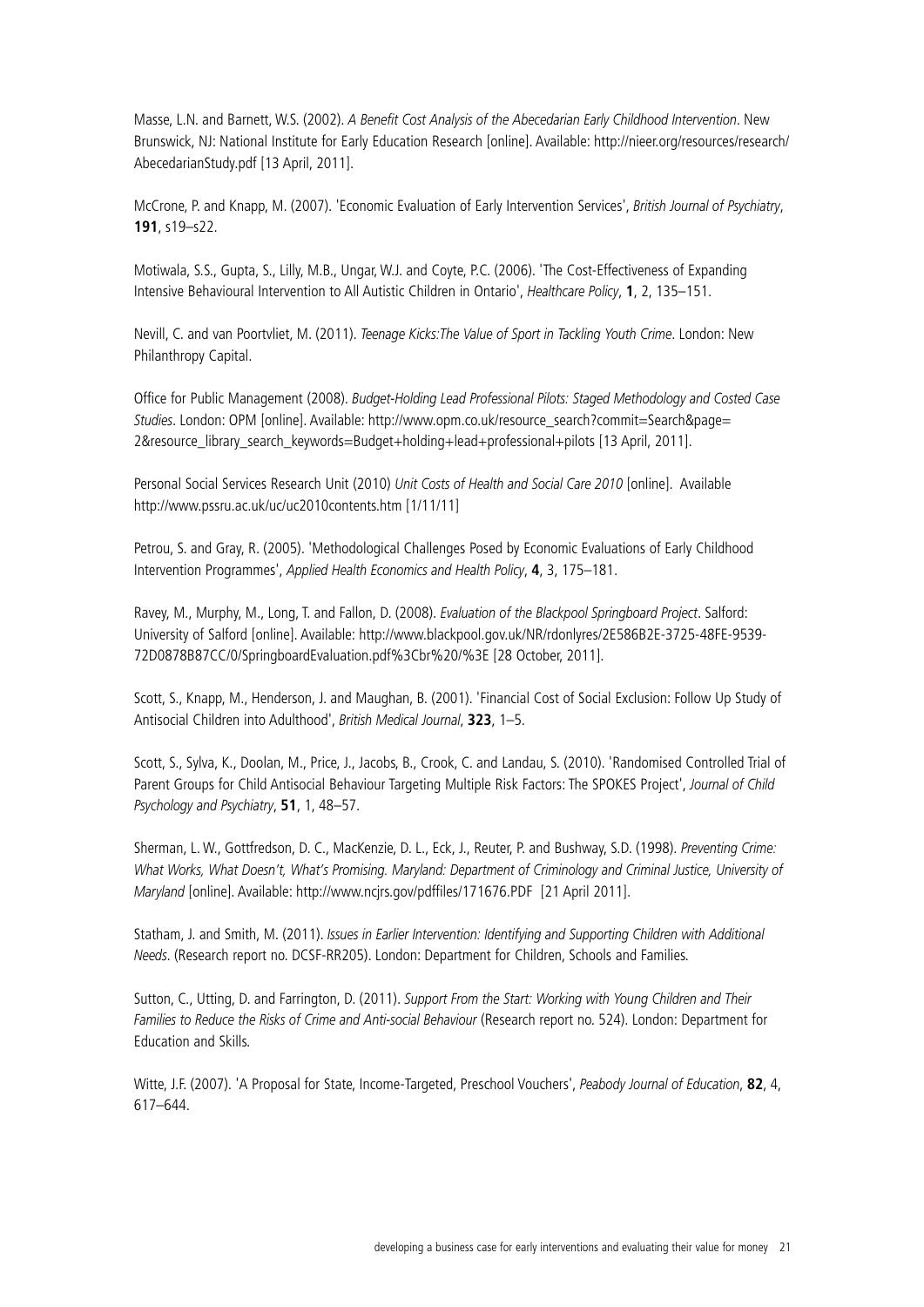developing a business case for early interventions and evaluating their value for money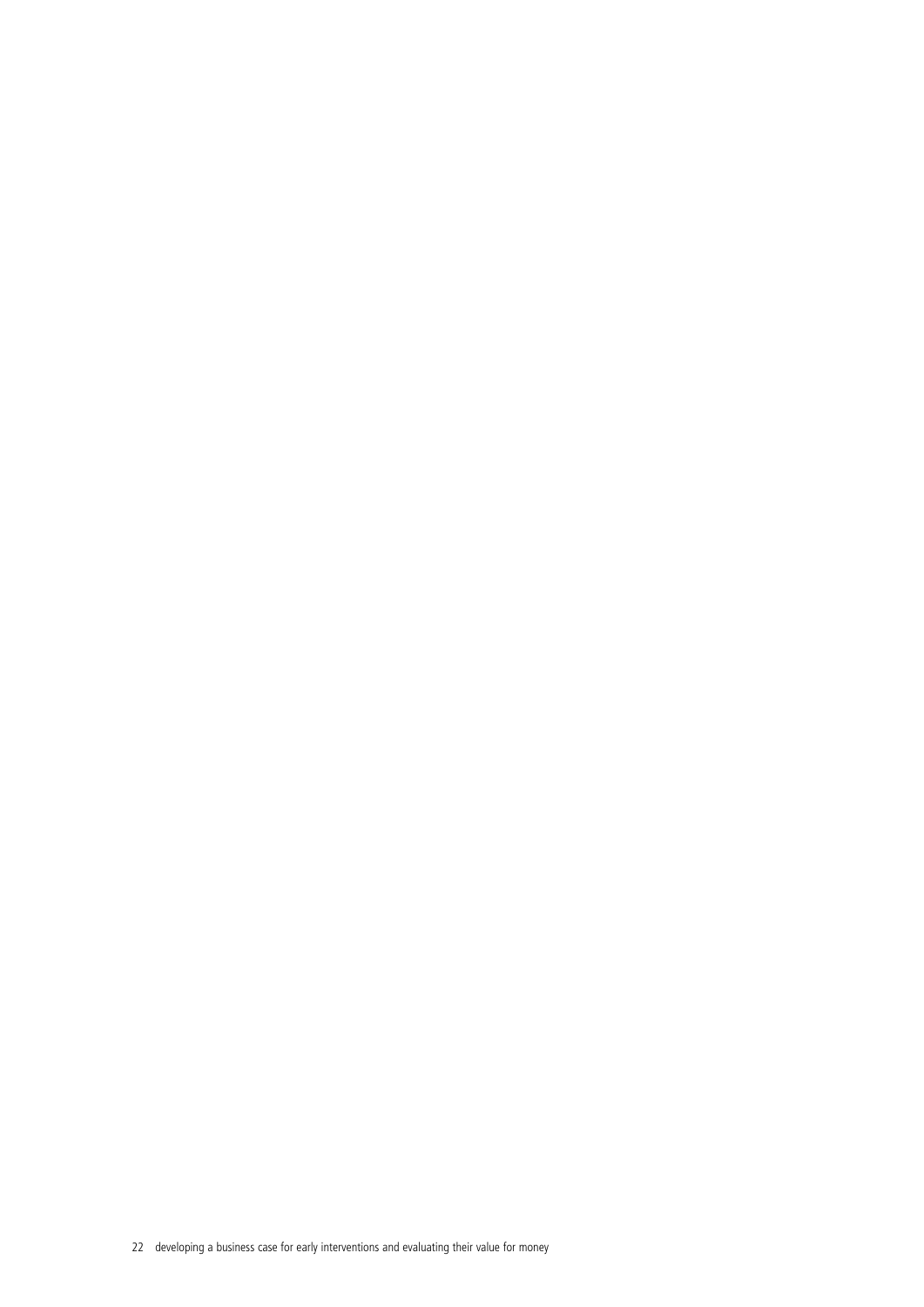developing a business case for early interventions and evaluating their value for money 23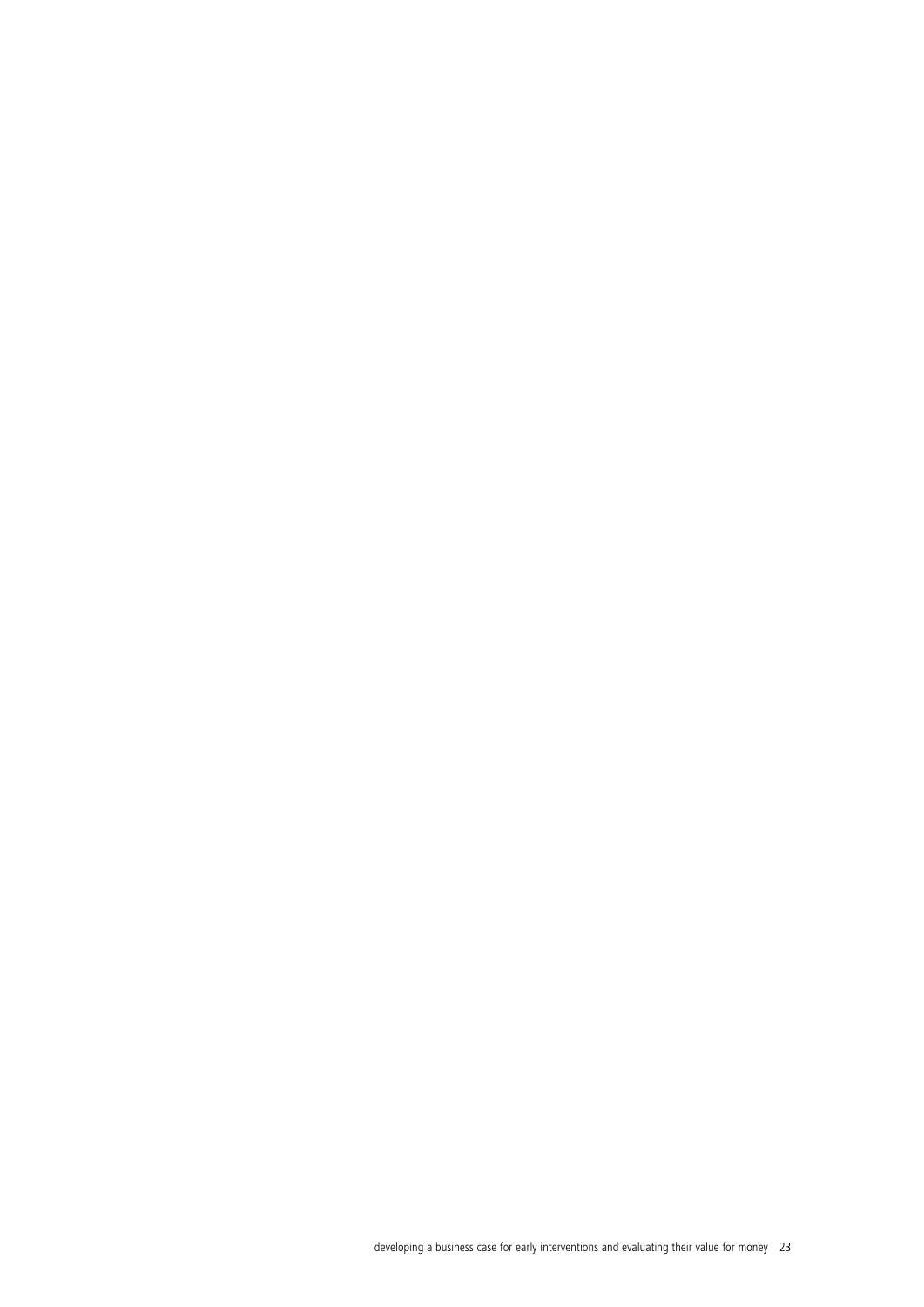# **Recently published reports**

The Local Government Education and Children's Services Research Programme is carried out by the NFER. The research projects cover topics and perspectives that are of special interest to local authorities. All the reports are published and disseminated by the NFER, with separate executive summaries. The summaries, and more information about this series, are available free of charge at www.nfer.ac.uk/research/local-government-association/



#### **Safeguarding: council developments**

The overarching aim of this study is to evidence the key learning from any changes in LAs' safeguarding practice, performance and behaviours in the light of the recommendations of the second Laming report (DCSF, 2009). The analysis of LAs' responses during this period is intended to provide evidence to support improvement in the sector.

http://www.nfer.ac.uk/publications/LSGC01





## **Evaluation of the NYA engagement network**

The NFER is conducting an evaluation of the LGA pilot project 'Promoting engagement in education, employment and training pilot project evaluation'. The LGA is funding the pilot project in four local authorities (Cumbria, Bradford, Sandwell and Plymouth) aimed at engaging young people aged 16-24 with experience of being NEET into the planning and delivery process at a local level.

http://www.nfer.ac.uk/publications/PEEX01

#### **Information sources for the local children and young people's services sector: a mapping study**

The LG Group is currently developing its online offer for local authorities (LAs). The offer will consist of: the Knowledge Hub (K-Hub), a new information, advice and guidance hub; 'Inform', a webbased collection of data and data tools; and the esd-toolkit, which provides tools to help LAs deliver services to residents more effectively.

http://www.nfer.ac.uk/publications

For more information, or to buy any of these publications, please contact: The Publications Unit, National Foundation for Educational Research, The Mere, Upton Park, Slough, Berkshire SL1 2DQ, tel: +44 (0)1753 637002, fax: +44 (0)1753 637280, email: book.sales@nfer.ac.uk, web: www.nfer.ac.uk/publications.